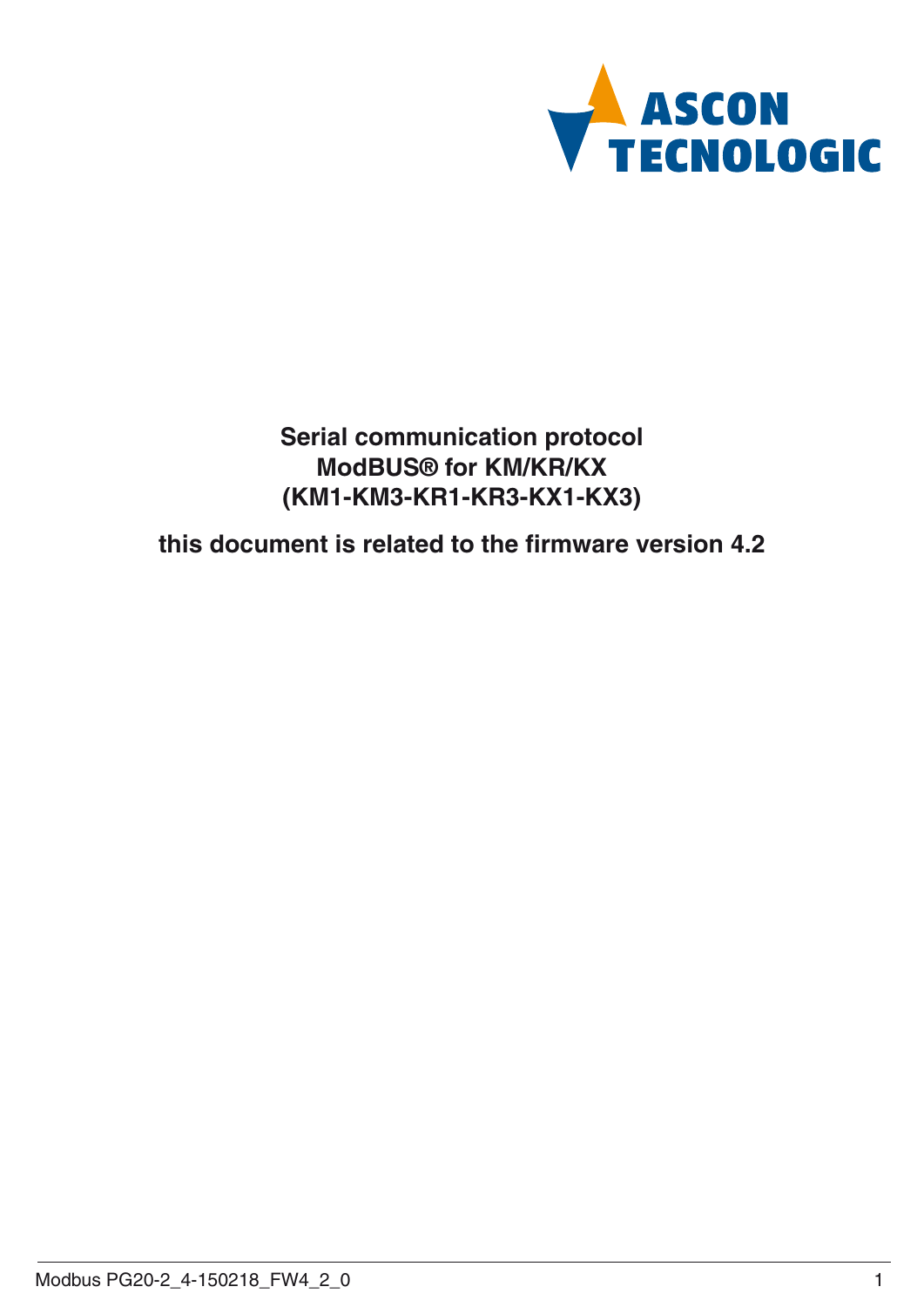# **KUBE Family Communication protocol**

# **Index**

| 1           |     |                                                                           | 3              |
|-------------|-----|---------------------------------------------------------------------------|----------------|
| $\mathbf 2$ |     |                                                                           | 3              |
|             | 2.1 |                                                                           | 3              |
|             | 2.2 |                                                                           | 3              |
| 3           |     |                                                                           | 4              |
|             | 3.1 | Function code 3: read multiple registers (maximum 16 registers)           | $\overline{4}$ |
|             | 3.2 |                                                                           | 5              |
|             | 3.3 | Function code 16: preset multiple registers (maximum 16 registers)        | 6              |
|             | 3.4 |                                                                           | 7              |
|             | 3.5 |                                                                           | 8              |
| 4           |     |                                                                           | 10             |
|             | 4.1 |                                                                           | 10             |
|             | 4.2 |                                                                           | 10             |
|             | 4.3 |                                                                           | 10             |
|             | 4.4 |                                                                           | 10             |
| 5           |     |                                                                           | 11             |
|             | 5.1 |                                                                           | 11             |
|             | 5.2 | Group of variables compatible with the old Ascon Tecnologic's instruments | 13             |
|             | 5.3 |                                                                           | 15             |
|             | 5.4 | Parameters Setting: Addresses form 280 hex (640 dec) and                  | 17             |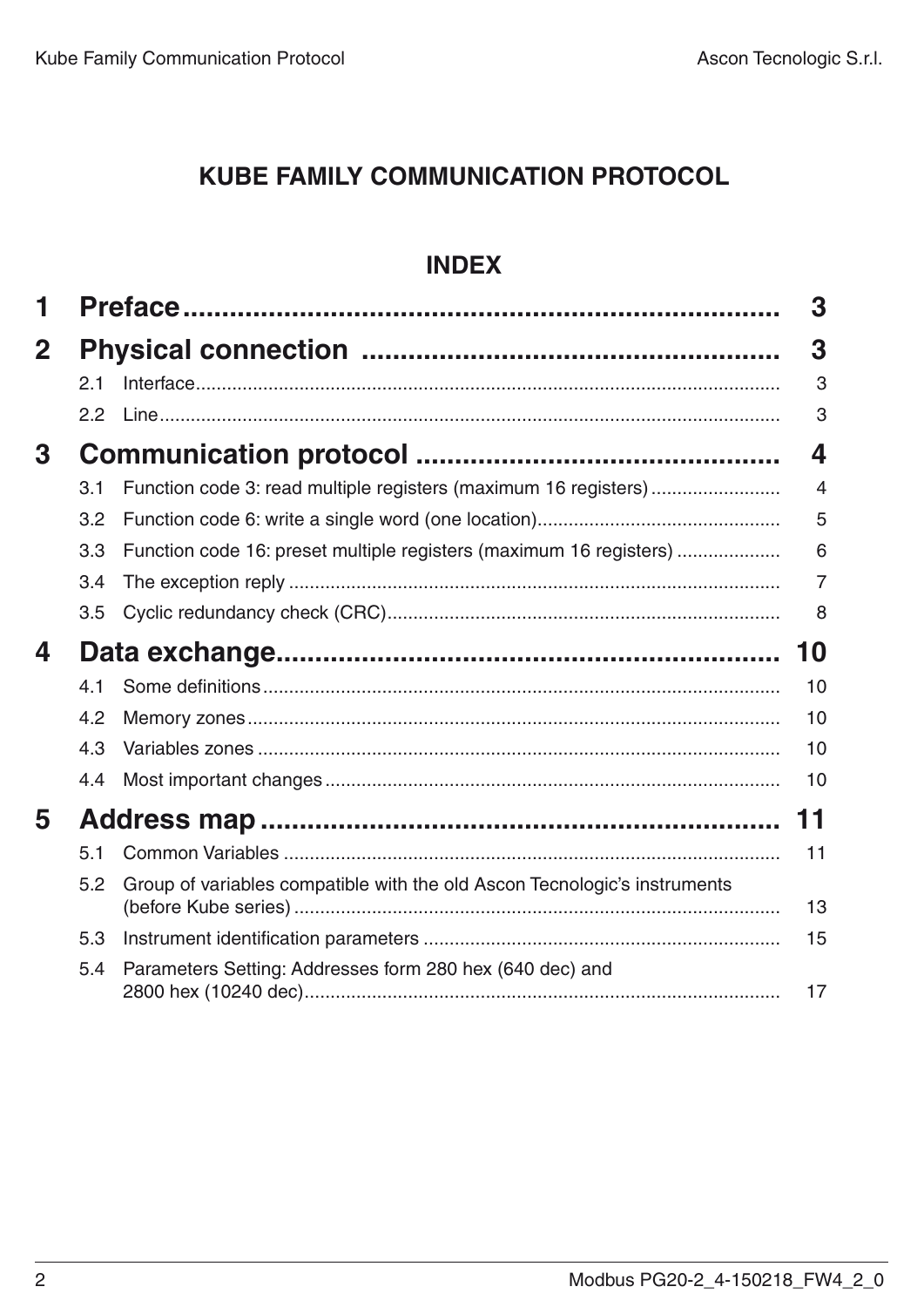# **1 Preface**

Tecnologic uses ModBUS® RTU communication protocol.

It is a royalty free protocol and it is easy to implement.

For ModBus RTU a vast literature is available also in internet.

The ModBus protocol represent all data in hexadecimal format.

All communication string finish with a check sum type CRC (cyclic redundancy check).

Every devices in a line must have different address.

The protocol allows one master only and up to 255 slaves

Only Master unit can start the transmission by sending the address of the unit and the command to execute.

Only the unit having the same address will answer to the master.

The transmission characteristics are usually programmable:

Device address: From 1 to 255. Baud rate: bit per second.

byte format:

**–** 1 start bit;

- **–** 8 data bitis;
- **–** 2 final bits composed as follows:
	- 1 parity bit (even or odd); 1 stop bit; or

no parity bit; 2 stop bits.

The K30 allows to configure:

- **–** address (1 254);
- **–** Baud rate (1200 2400 9600 19200 38400).
- The byte format is fixed: 8 bits without parity and 1 stop bit.

This document is intended to describe the K30 controllers using the MODBUS protocol in their communication capability and is mainly directed to technicians, system integrators and software developers.

# **2 Physical connection**

#### **2.1 Interface**

Kube series controllers are provided with a RS485 serial communication interface, insulated so that any problem arising from ground potential is removed.

While at rest, the instruments are in a receive condition and are revert to transmission after a correct message has been decoded that matches the configured address.

# **2.2 Line**

The instruments are equipped with 2 terminals named A and B.

The connection between Kube s has to be carried on in parallel, i.e. all A terminals have to be connected between them so as B terminals. A termination resistor of  $120\Omega$  is required to maintain the quiescent condition on the line.

Adopted baud rates range 1200... 38400 baud, that is very satisfactory for application performances, yet very slow for RS485 interface. This fact allows the wiring of the line with a medium quality twisted pair cable: total capacity of the line should not exceed 200 nF. The line can be up to 1000 meters in length.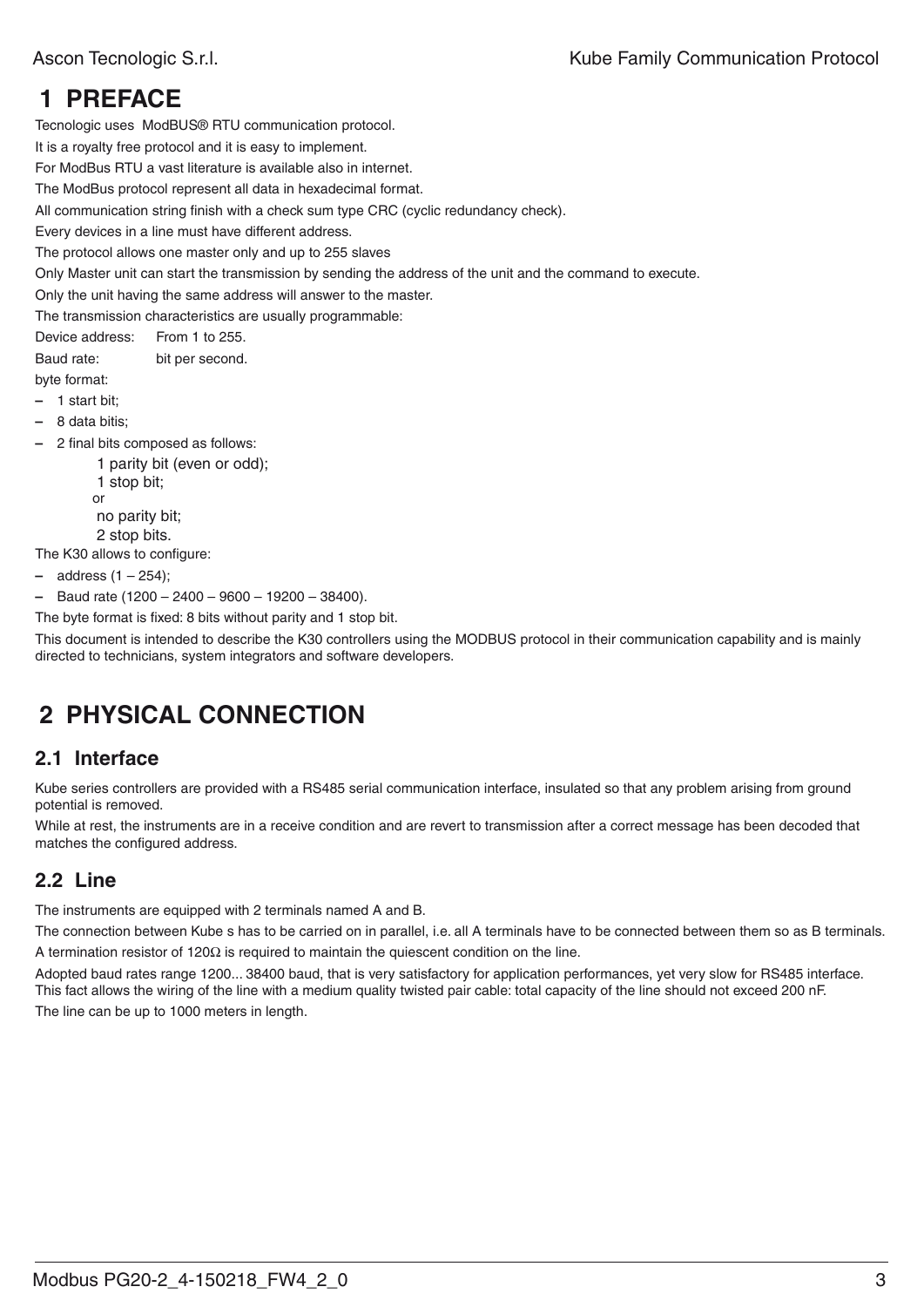# **3 Communication protocol**

The protocol adopted by K30 is a subset of the widely used MODBUS RTU (JBUS, AEG Schneider Automation, Inc. registered trademark) protocol, so that connections are easy for many commercial PLCs and supervisory programs.

For users needing to develop their own communication software, all information is available as well as implementation hints.

The MODBUS RTU (JBUS) communication functions implemented in Kube series are:

Function 3 Read n register;

Function 6 Preset one register;<br>Function 16 Preset multiple regis

Preset multiple registers.

These functions allow the supervisory program to read and modify any data of the controller. The communication is based on messages sent by the master station (host) to the slave stations (K 30) and viceversa. The slave station that recognises the message as sent to it, analyses the content and, if it is formally and semantically correct, generates a reply message directed back to the master.

The communication process involves five types of messages:

| From master to slave                           | From slave to master                                               |
|------------------------------------------------|--------------------------------------------------------------------|
| Function 3: read n registers request           | Function 3: read n registers reply                                 |
| Function 6: preset one register request        | Function 6: preset one register reply                              |
| Function 16: preset multiple registers request | Function 16: preset multiple registers reply                       |
|                                                | Exception reply (as reply to all functions in abnormal conditions) |

Every a message contains four fields:

- ◊ Slave address (from 1 to 255): MODBUS RTU (JBUS) reserves address 0 for broadcasting messagesand it is implemented in the Kube series;
- ◊ Function code: contains 3, 6 or 16 for specified functions;
- ◊ Fnformation field: contains data like word addresses and word values as required by function in use;

◊ Control word: a cyclic redundancy check (CRC) performed with particular rules for CRC16.

The characteristics of the asyncronous transmission are 8 bits, no parity, one stop bit.

### **3.1 Function code 3: read multiple registers (maximum 16 registers)**

This function code is used by the master to read a group of sequential registers present in the slave.

| <b>Master request</b>                                |  | Slave reply           |             |
|------------------------------------------------------|--|-----------------------|-------------|
| <b>Byte</b><br>Data                                  |  | Data                  | <b>Byte</b> |
| Slave address (1 255)                                |  | Slave address (1 255) |             |
| Function code (3)                                    |  | Function code (3)     |             |
| First register address (MSB = Most Significant Byte) |  | Byte number (n)       |             |
| First register address (LSB = less Significant Byte) |  | Data(s)               |             |
| Number of requested registers (MSB)                  |  | CRC-16 (LSB)          |             |
| Number of requested registers (LSB)                  |  | <b>CRC-16 (MSB)</b>   |             |
| CRC-16 (LSB)                                         |  |                       |             |
| CRC-16 (MSB)                                         |  |                       |             |

In the "Data(s)" fild the values of the requested registers are presented in word format [2 byte] : the first byte represent the MSB (Most Significant Byte) while the second byte represent the LSB (Less Significant Byte). This mode will be the same for all requested locations. Example:

The master requires to the address 1 the value of the locations 25 and 26 (0x19 and 0x1A).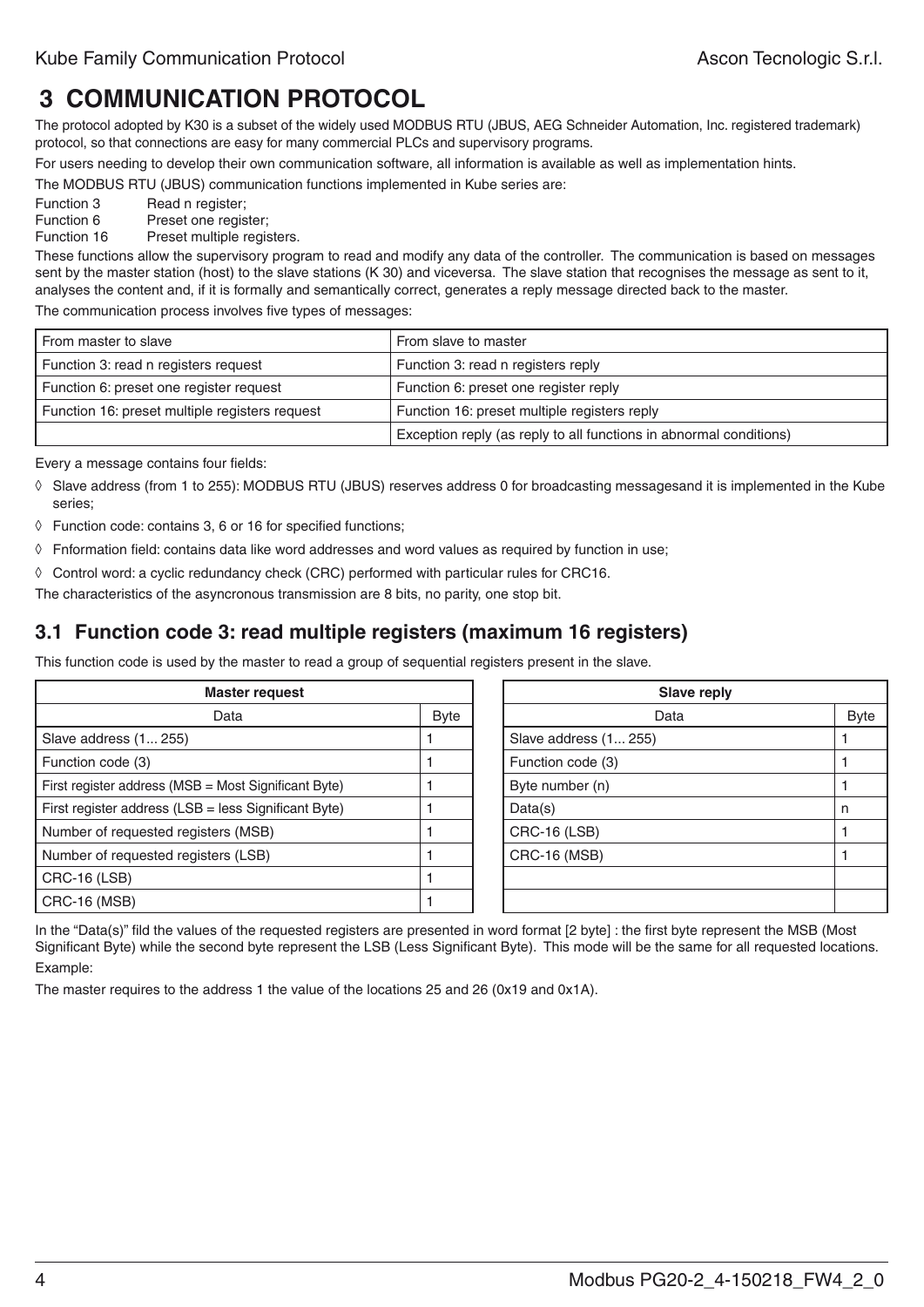| <b>Master request</b>               |            | <b>Slave reply</b>                 |         |
|-------------------------------------|------------|------------------------------------|---------|
| Data                                | Byte (Hex) | Data                               | B       |
| Slave address                       | 01         | Slave address                      | 01      |
| Function code $(3 = read)$          | 03         | Function code $(3 = read)$         | 03      |
| First register address (MSB)        | 00         | Byte number                        | 04      |
| First register address (LSB)        | 19         | Value of the first register (MSB)  | $00\,$  |
| Number of requested registers (MSB) | 00         | Value of the first register (LSB)  | 0A      |
| Number of requested registers (LSB) | 02         | Value of the second register (MSB) | $00 \,$ |
| <b>CRC-16 (LSB)</b>                 | 15         | Value of the second register (LSB) | 14      |
| <b>CRC-16 (MSB)</b>                 | <b>CC</b>  | CRC-16 (LSB)                       | DA      |
|                                     |            | $CRC-16$ (MSR)                     | 3F      |

Ascon Tecnologic S.r.l. **Ascon Tecnologic S.r.l. Kube Family Communication Protocol** 

| <b>Master request</b> |            | <b>Slave reply</b>                 |            |  |
|-----------------------|------------|------------------------------------|------------|--|
| Data                  | Byte (Hex) | Data                               | Byte (Hex) |  |
|                       | 01         | Slave address                      | 01         |  |
| ead)                  | 03         | Function code $(3 = read)$         | 03         |  |
| MSB)                  | 00         | Byte number                        | 04         |  |
| (LSB)                 | 19         | Value of the first register (MSB)  | 00         |  |
| registers (MSB)       | 00         | Value of the first register (LSB)  | 0A         |  |
| registers (LSB)       | 02         | Value of the second register (MSB) | 00         |  |
|                       | 15         | Value of the second register (LSB) | 14         |  |
|                       | CC         | CRC-16 (LSB)                       | DA         |  |
|                       |            | <b>CRC-16 (MSB)</b>                | 3E         |  |
|                       |            |                                    |            |  |

The slave replay means:

The value of the location  $25 = 10$  (0x000A hexadecimal) The value of the location  $26 = 20$  (0x0014 hexadecimal)

# **3.2 Function code 6: write a single word (one location)**

| Master request         |                | <b>Slave reply</b>     |  |
|------------------------|----------------|------------------------|--|
| Data                   | Byte (Hex)     | Data                   |  |
| Slave address          | 01             | Slave address (1-255)  |  |
| Function code (6)      | 06             | Function code (6)      |  |
| Register address (MSB) | 03             | Register address (MSB) |  |
| Register address (LSB) | 02             | Register address (LSB) |  |
| Value to write (MSB)   | 00             | Written value (MSB)    |  |
| Value to write (LSB)   | 0A             | Written value (LSB)    |  |
| CRC-16 (MSB)           | A <sub>8</sub> | CRC-16 (MSB)           |  |
| <b>CRC-16 (LSB)</b>    | 49             | <b>CRC-16 (LSB)</b>    |  |

| <b>Master request</b> |                | <b>Slave reply</b>     |            |
|-----------------------|----------------|------------------------|------------|
| Data                  | Byte (Hex)     | Data                   | Byte (Hex) |
|                       | 01             | Slave address (1-255)  |            |
|                       | 06             | Function code (6)      |            |
|                       | 03             | Register address (MSB) |            |
|                       | 02             | Register address (LSB) |            |
|                       | 00             | Written value (MSB)    |            |
|                       | 0A             | Written value (LSB)    |            |
|                       | A <sub>8</sub> | <b>CRC-16 (MSB)</b>    |            |
|                       | 49             | <b>CRC-16 (LSB)</b>    |            |

Example:

The master unit asks to the slave 1 to write in the memory location 770 (0x302) the value 10 (0x0A).

| <b>Master request</b>  |                |  | Slave reply            |                |
|------------------------|----------------|--|------------------------|----------------|
| Data                   | Byte (Hex)     |  | Data                   | B              |
| Slave address          | 01             |  | Slave address          | 01             |
| Function code (6)      | 06             |  | Function code (6)      | 06             |
| Register address (MSB) | 03             |  | Register address (MSB) | 03             |
| Register address (LSB) | 02             |  | Register address (LSB) | 02             |
| Value to write (MSB)   | 00             |  | Written value (MSB)    | 00             |
| Value to write (LSB)   | 0A             |  | Written value (LSB)    | 0A             |
| CRC-16 (MSB)           | A <sub>8</sub> |  | CRC-16 (MSB)           | A <sub>8</sub> |
| <b>CRC-16 (LSB)</b>    | 49             |  | CRC-16 (LSB)           | 49             |

| <b>Master request</b> |                | <b>Slave reply</b>     |                |
|-----------------------|----------------|------------------------|----------------|
| Data<br>Byte (Hex)    |                | Data                   | Byte (Hex)     |
|                       | 01             | Slave address          | 01             |
|                       | 06             | Function code (6)      | 06             |
|                       | 03             | Register address (MSB) | 03             |
|                       | 02             | Register address (LSB) | 02             |
|                       | 00             | Written value (MSB)    | 00             |
|                       | 0A             | Written value (LSB)    | 0A             |
|                       | A <sub>8</sub> | <b>CRC-16 (MSB)</b>    | A <sub>8</sub> |
|                       | 49             | <b>CRC-16 (LSB)</b>    | 49             |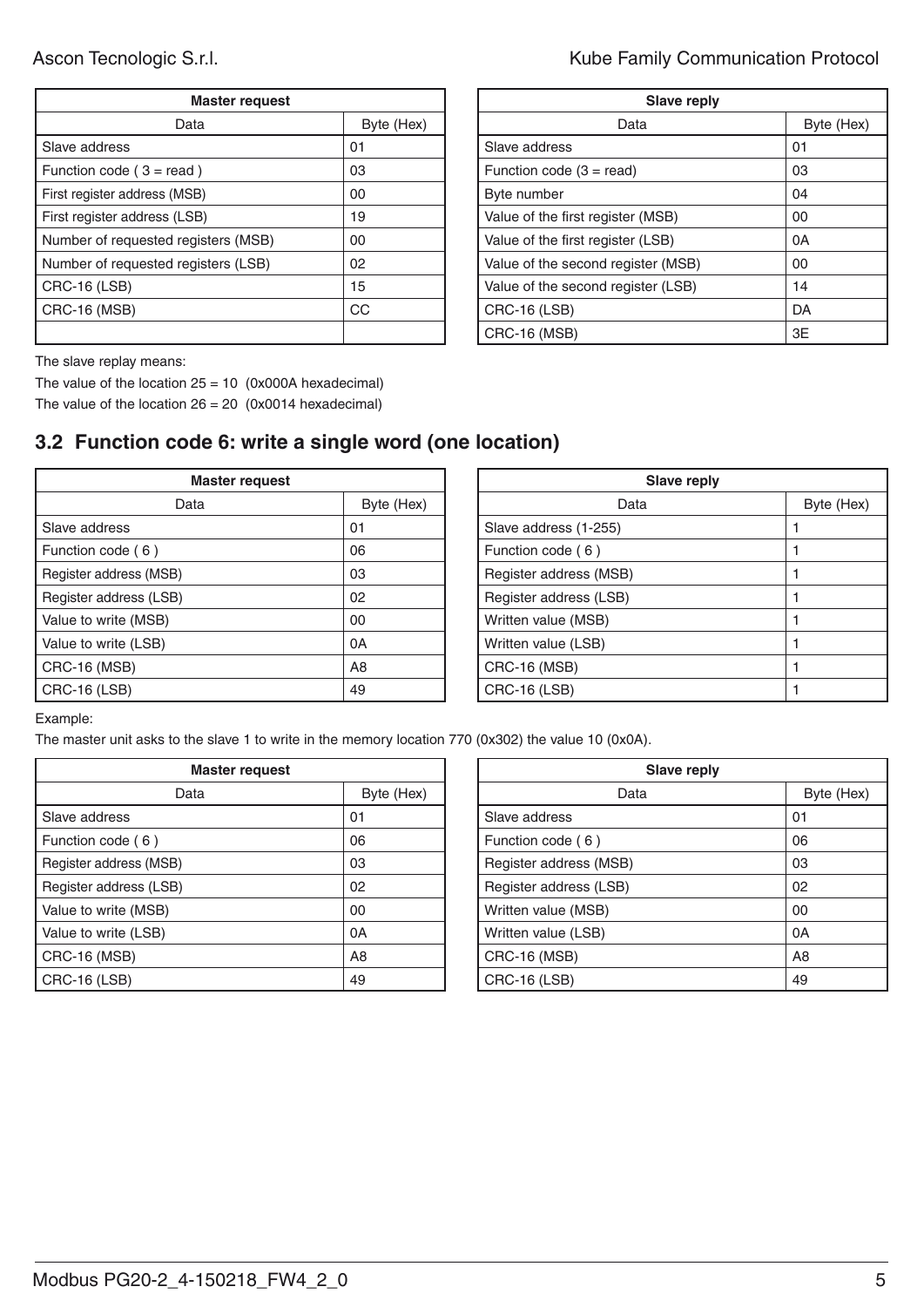#### **3.3 Function code 16: preset multiple registers (maximum 16 registers)**

This function code allows to preset 16 registers at a time.

| <b>Master request</b>               | <b>Slave reply</b> |                                   |  |
|-------------------------------------|--------------------|-----------------------------------|--|
| Data                                | Byte (Hex)         | Data                              |  |
| Slave address (1-254)               |                    | Slave address (1-254)             |  |
| Function code (16)                  |                    | Function code (16)                |  |
| First register address (MSB)        |                    | First register address (MSB)      |  |
| First register address (LSB)        |                    | First register address (LSB)      |  |
| Number of requested registers (MSB) |                    | Number of written registers (MSB) |  |
| Number of requested registers (LSB) |                    | Number of written registers (LSB) |  |
| Byte count                          |                    | <b>CRC-16 (LSB)</b>               |  |
| <b>Values</b>                       | n                  | <b>CRC-16 (MSB)</b>               |  |
| <b>CRC-16 (LSB)</b>                 |                    |                                   |  |
| <b>CRC-16 (MSB)</b>                 |                    |                                   |  |

| Byte (Hex) |
|------------|
|            |
|            |
|            |
|            |
|            |
|            |
|            |
|            |
|            |
|            |
|            |
|            |
|            |

Example:

The master unit requires to the slave 1 to write in the registers 10314 (0x284A) and 10315 (0x284B) the values 100 (0x64) and 200 (oxC8)

| <b>Master request</b>               |                |  | <b>Slave reply</b>                |           |
|-------------------------------------|----------------|--|-----------------------------------|-----------|
| Data                                | Byte (Hex)     |  | Data                              | B         |
| Slave address                       | 01             |  | Slave address                     | 01        |
| Function code (16)                  | 10             |  | Function code (16)                | 10        |
| First register address (MSB)        | 28             |  | First register address (MSB)      | 28        |
| First register address (LSB)        | 4A             |  | First register address (LSB)      | 4A        |
| Number of requested registers (MSB) | 00             |  | Number of written registers (MSB) | 00        |
| Number of requested registers (LSB) | 02             |  | Number of written registers (LSB) | 02        |
| Byte count                          | 4              |  | <b>CRC-16 (LSB)</b>               | 69        |
| Value 1 (MSB)                       | 00             |  | <b>CRC-16 (MSB)</b>               | <b>BE</b> |
| Value 1 (LSB)                       | 64             |  |                                   |           |
| Value 2 (MSB)                       | 00             |  |                                   |           |
| Value 2 ((LSB)                      | C <sub>8</sub> |  |                                   |           |
| <b>CRC-16 (LSB)</b>                 | C <sub>9</sub> |  |                                   |           |
| <b>CRC-16 (MSB)</b>                 | A8             |  |                                   |           |

| <b>Master request</b> |                | <b>Slave reply</b>                |            |
|-----------------------|----------------|-----------------------------------|------------|
| Data                  | Byte (Hex)     | Data                              | Byte (Hex) |
|                       | 01             | Slave address                     | 01         |
|                       | 10             | Function code (16)                | 10         |
| (MSB)                 | 28             | First register address (MSB)      | 28         |
| (LSB)                 | 4A             | First register address (LSB)      | 4A         |
| registers (MSB)       | 00             | Number of written registers (MSB) | 00         |
| registers (LSB)       | 02             | Number of written registers (LSB) | 02         |
|                       | 4              | CRC-16 (LSB)                      | 69         |
|                       | 00             | <b>CRC-16 (MSB)</b>               | <b>BE</b>  |
|                       | 64             |                                   |            |
|                       | 00             |                                   |            |
|                       | C <sub>8</sub> |                                   |            |
|                       | C <sub>9</sub> |                                   |            |
|                       | A8             |                                   |            |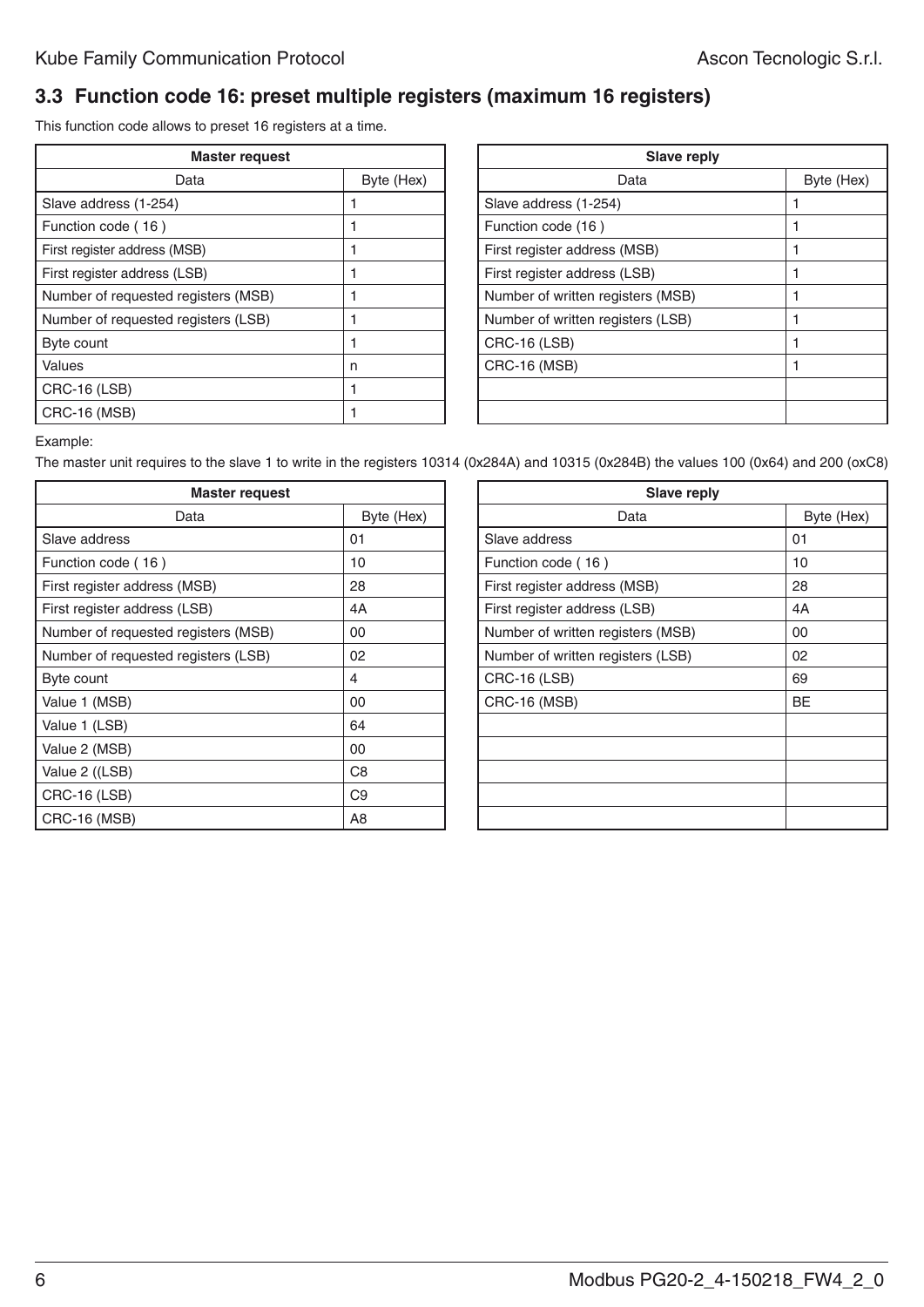### **3.4 The exception reply**

Kube instruments reply with an exception when the request is formally correct, but cannot be satisfied standing particular situations; the reply contains a code indicating the cause of the missing regular reply, the frame is:

| <b>Exception replay</b> |            |  |  |  |  |  |
|-------------------------|------------|--|--|--|--|--|
| Data                    | Byte (Hex) |  |  |  |  |  |
| Slave address           |            |  |  |  |  |  |
| Function code           |            |  |  |  |  |  |
| Error code              |            |  |  |  |  |  |
| <b>CRC-16 (LSB)</b>     |            |  |  |  |  |  |
| <b>CRC-16 (MSB)</b>     |            |  |  |  |  |  |

Kube series adopts a subset of MODBUS RTU (JBUS) exception code:

| $\equiv$                 | Unknown function code  |   |
|--------------------------|------------------------|---|
| $\overline{\phantom{0}}$ | Invalid memory address | 2 |

- **–** Invalid data field 3
- **–** Controller not ready 6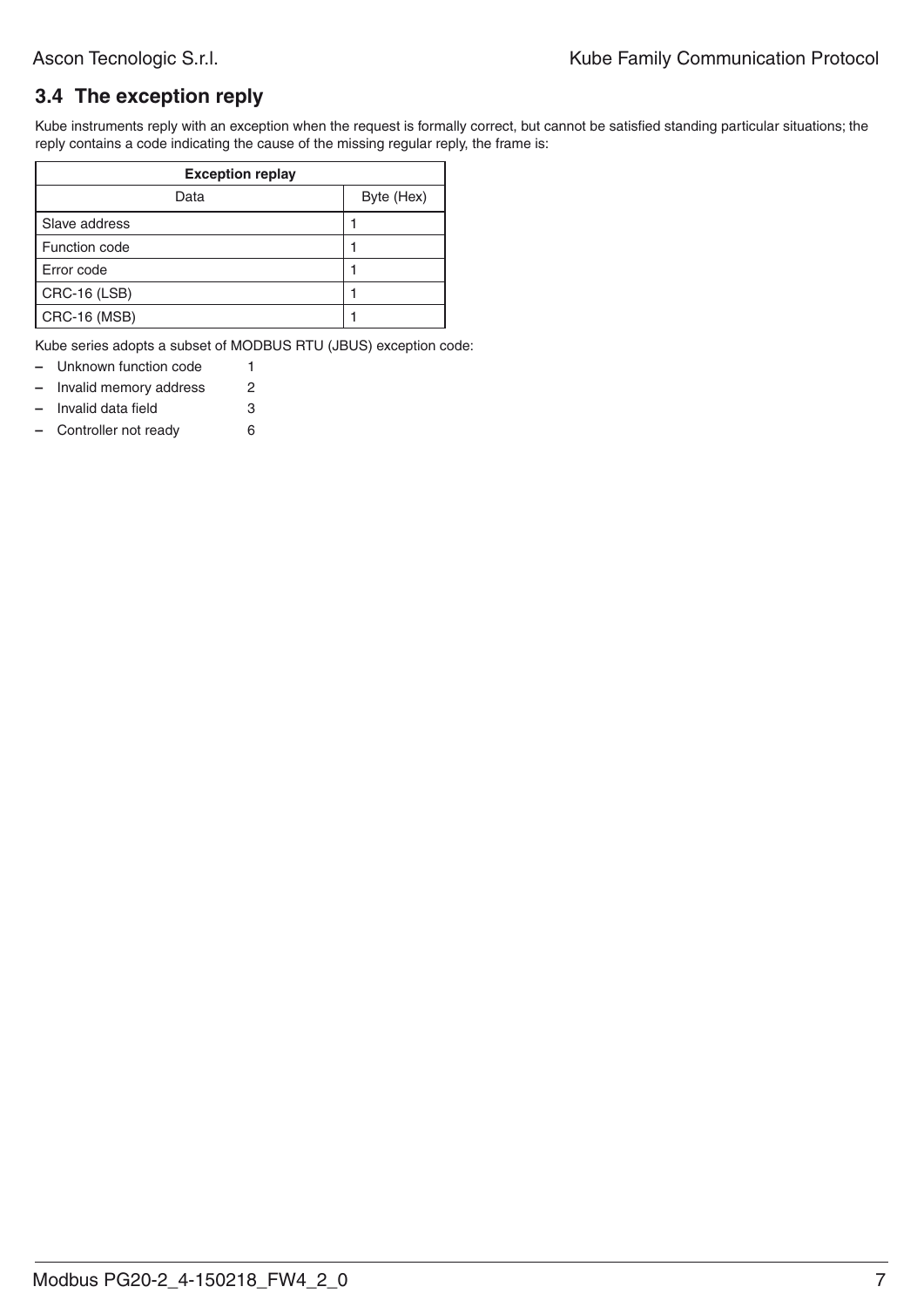# **3.5 Cyclic redundancy check (CRC)**

CRC is a check word that permits to verify the integrity of a message.

Every message, sent or received, has in the two last characters the CRC check word.

After receiving a request, the controller checks the validity of the received message comparing the received CRC with the calculated one. When a reply is ready the controller calculates the CRC word and adds two characters to the prepared message.

CRC calculation is performed on every character of the message, excluding the last two.

Being MODBUS RTU (JBUS) compatible, Kube series controllers adopt an identical algorithm for CRC calculation, sketched in following diagram:



The polinomial adopted by MODBUS RTU (JBUS) is 1010 0000 0000 0001.

**Note:** The first transmitted character of the CRC word is the least significant between calculated bytes.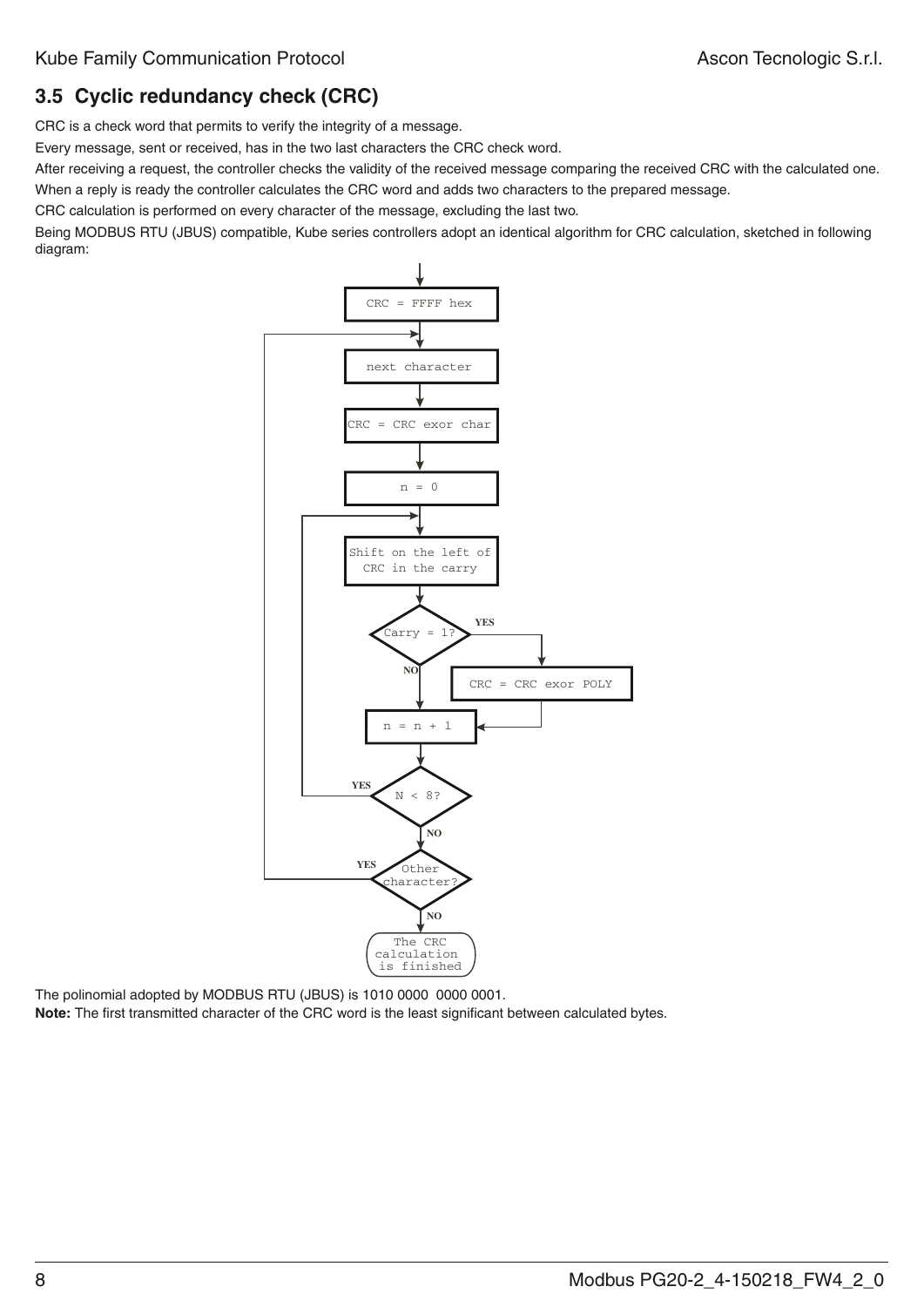```
Follows a subrutine made with "C" able to calculate the CTC-16.
/* ---------------------------------------------------------------
crc_16 calcolo del crc_16 
Parametri di ingresso:
       buffer: stringa di caratteri di cui calcolare il CRC-16
       length: numero di bytes della stringa
Questa funzione ritorna il valore di CRC-16
--------------------------------------------------------------- */
unsigned int crc_16 (unsigned char *buffer, unsigned int length)
{
       unsigned int i, j, temp_bit, temp_int, crc;
      \text{crc} = 0 \text{xFFFF};
      for (i = 0; i < length; i++ ) {
             temp_int = (unsigned char) *buffer++;
            \text{crc} ^= temp_int;
            for ( j = 0; j < 8; j++) {
                   temp\_bit = crc & 0x0001;
                   \text{crc} \text{ } \text{>>} = 1;if ( temp\_bit != 0 )
                        crc ^{\wedge} = 0xA001;
 }
       }
       return (crc);
}
```
**Note:** All numerical values in the format 0x.... are expressed in hexadecimal format.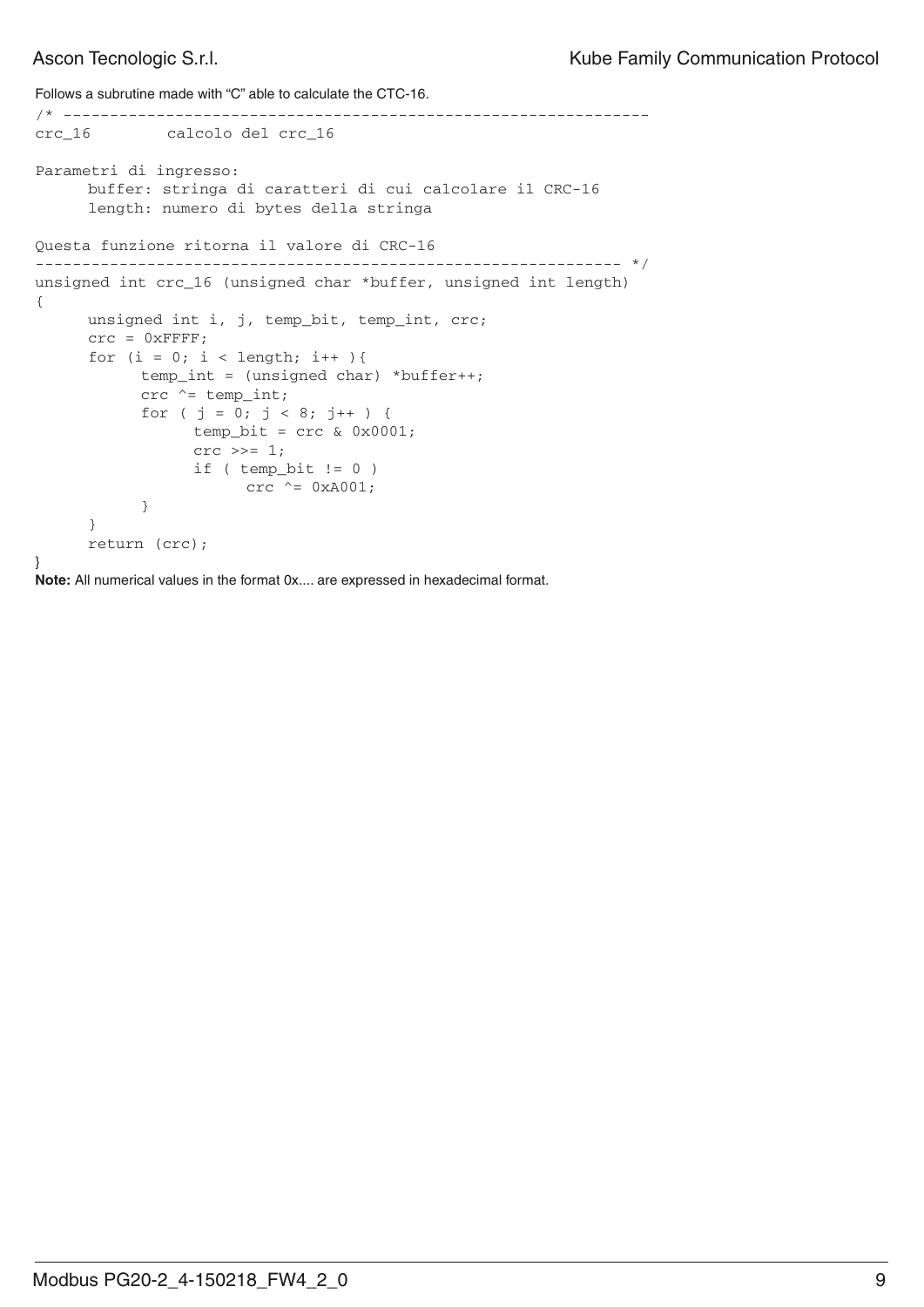# **4 Data exchange**

This section contains informations about data exchanged with Kube series controllers concerning numerical and not numerical data, with their formats and limits.

### **4.1 Some definitions**

All exchanged data are in the form of 16 bit words.

Two types of data are distinguished: numerical and symbolic (or not numerical).

Numerical data represents the value of a quantity (e.g. the measured variable, the set point).

Symbolic data represents a particular value in a set of values (e.g. the thermocouple type in the set of available ones: J, K, S ...).

Both types are coded as integers number : signed numbers for numerical and unsigned numbers for symbolic.

A numerical data, coded as an integer, is coupled with appropriate number of decimal digits to represent a quantity with the same engineering units adopted aboard the instrument.

Numerical data are in fixed point representation; however we make a distinction between two kinds of data:

- ◊ The first kind has determined and unmodifiable decimal point position;
- ◊ The second has programmable decimal point position (dP parameter).

#### **4.2 Memory zones**

All readable and writable data appear to be allocated as 16 bit words in the memory of the instrument.

The memory map has three zones:

- ◊ Varaibles,
- ◊ Parameters,
- ◊ Instrument identification code.

Following parameters explore the characteristics of each zone.

#### **4.3 Variables zones**

In this zone there is a collection of main Kube controller variables, it is a group of frequently computed or updated data residing in volatile memory.

# **4.4 Most important changes**

- **A)** During parameter modification by push-button, the serial interface continue to operate without any "limit" (you can see by serial link the value of all parameters and you can set it also).
- **B)** When you write a value in a location the instrument will operate as follows:
	- **B.1)** If you write a value within parameter range, the instrument will accept it; the new value will be memorized and the instrument will send back the standard answer.
	- **B.2)** If you try to write a value OUT of parameter range, the instrument will refuse the new value; the new value will NOT be memorized and the instrument will send an exception message to the master.

These are available data: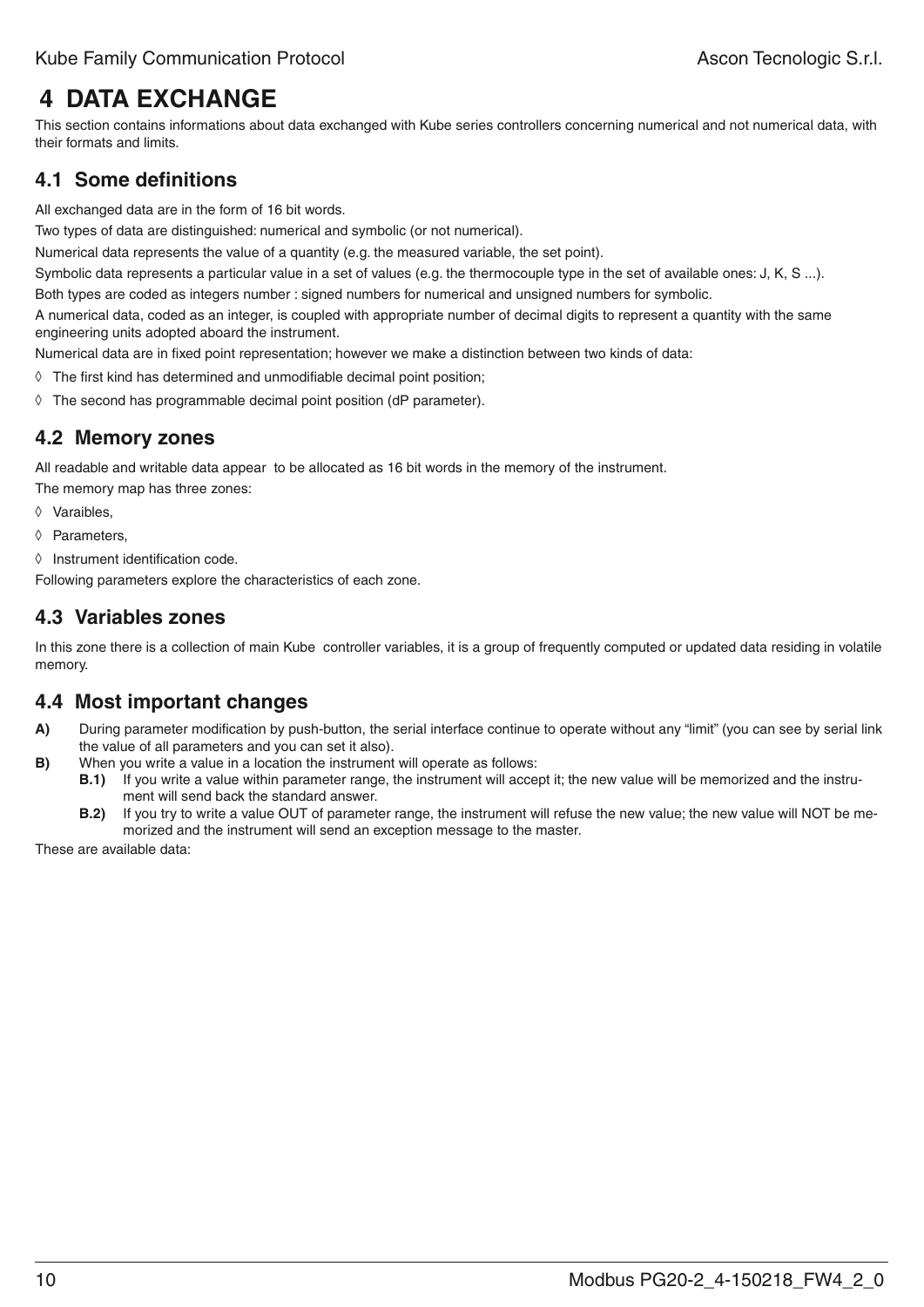# **5 Address map**

All Kube instruments use only words:

|            | Initial address | <b>Final address</b> |       |                                                                                                                                                                                                |
|------------|-----------------|----------------------|-------|------------------------------------------------------------------------------------------------------------------------------------------------------------------------------------------------|
| <b>Hex</b> | <b>Dec</b>      | <b>Hex</b>           | Dec   | <b>Meaning</b>                                                                                                                                                                                 |
|            |                 | 1D                   | 29    | Group of variables common to all new Ascon Tecnologic's instruments: numeric values calculated and<br>dinamically updated. Available in read and write operations                              |
| 200        | 512             | 250                  | 592   | Group of variables compatible with the old Ascon Tecnologic's instruments (before Kube series): nu-<br>meric values calculated and dinamically updated. Available in read and write operations |
| 280        | 640             | 31 <sub>B</sub>      |       | 795   Configuration parameters: Numeric and symolic values. Available in read and write operations                                                                                             |
| 800        | 2048            | 82C                  |       | 2092   Instrument identification parameters                                                                                                                                                    |
| 2800       | 10240           | 289B                 | 10395 | Repetition of the configuration parameters: Numeric and symolic values. Available in read and write<br>operations                                                                              |

#### **5.1 Common Variables**

|     | <b>Address</b><br>no. |                | <b>Description</b>                                                                                                                                                                                                                                                                                                               |              | r/w          |
|-----|-----------------------|----------------|----------------------------------------------------------------------------------------------------------------------------------------------------------------------------------------------------------------------------------------------------------------------------------------------------------------------------------|--------------|--------------|
|     | <b>Hex</b>            | <b>Dec</b>     |                                                                                                                                                                                                                                                                                                                                  | <b>Point</b> |              |
| 1A  | 1                     | 1              | PV: Measured value<br>Note: When a measuring error is detected the instrument send:<br>$\bullet$ 10000 = Underrange<br>$\cdot$ 10000 = Overrange<br>• 10001 = Overflow of the A/D converter<br>• 10003 = Variable not available                                                                                                  |              | r            |
| 2A  | $\overline{c}$        |                | 2 Number of decimal figures of the measured value                                                                                                                                                                                                                                                                                | 0            | $\mathsf{r}$ |
| 3A  | 3                     | 3              | Operative set point (value)                                                                                                                                                                                                                                                                                                      | dP           | r.           |
| 4A  | 4                     |                | Power output<br><b>Range:</b> $-100.00 \div 100.00$ (%)<br>Note: This parameter is ever writeable but it will be active only when the instrument operate<br>in Manual mode.                                                                                                                                                      | 2            | r/w          |
| 5A  | 5                     | 5              | Active set point selection<br>SP<br>$0 =$<br>$1 =$<br>SP <sub>2</sub><br>$2 =$<br>SP <sub>3</sub><br>$3 =$<br>SP <sub>4</sub>                                                                                                                                                                                                    | 0            | r/w          |
| 6A  | 6                     | 6              | <b>SP</b><br>Range: SPLL ÷ SPLH                                                                                                                                                                                                                                                                                                  | dP           | r/w          |
| 7Α  | 7                     | $\overline{7}$ | SP <sub>2</sub><br>Range: SPLL ÷ SPLH                                                                                                                                                                                                                                                                                            | dP           | r/w          |
| 8A  | 8                     | 8              | SP <sub>3</sub><br>Range: SPLL : SPLH                                                                                                                                                                                                                                                                                            | dP           | r/w          |
| 9A  | 9                     | 9              | SP <sub>4</sub><br>Range: SPLL ÷ SPLH                                                                                                                                                                                                                                                                                            | dP           | r/w          |
| 10A | A                     | 10             | <b>Alarms status</b><br>$=$ Alarm 1 status<br>bit 0<br>bit 1<br>$=$ Alarm 2 status<br>bit 2<br>$=$ Alarm 3 status<br>bit $3 \div 8$<br>$=$ Reserved<br>bit 9<br>$=$ LBA status<br>bit 10<br>$=$ Power failure indicator<br><b>bit 11</b><br>$=$ Generic error<br>bit 12<br>$=$ Overload alarm<br>bit $13 \div 15$ = Reserved     | 0            | r            |
| 11A | B                     | 11             | <b>Outputs status (physical outputs)</b><br>bit 0<br>$=$ Output 1 status<br>bit 1<br>$=$ Output 2 status<br>bit 3<br>$=$ Output 3 status<br>bit 4<br>$=$ Output 4 status<br>bit 5<br>$=$ Output 5 status<br>bit $6 \div 15$<br>$=$ Reserved<br>When an output is driven by serial link, the relative bit will remain equal to 0. | 0            | r            |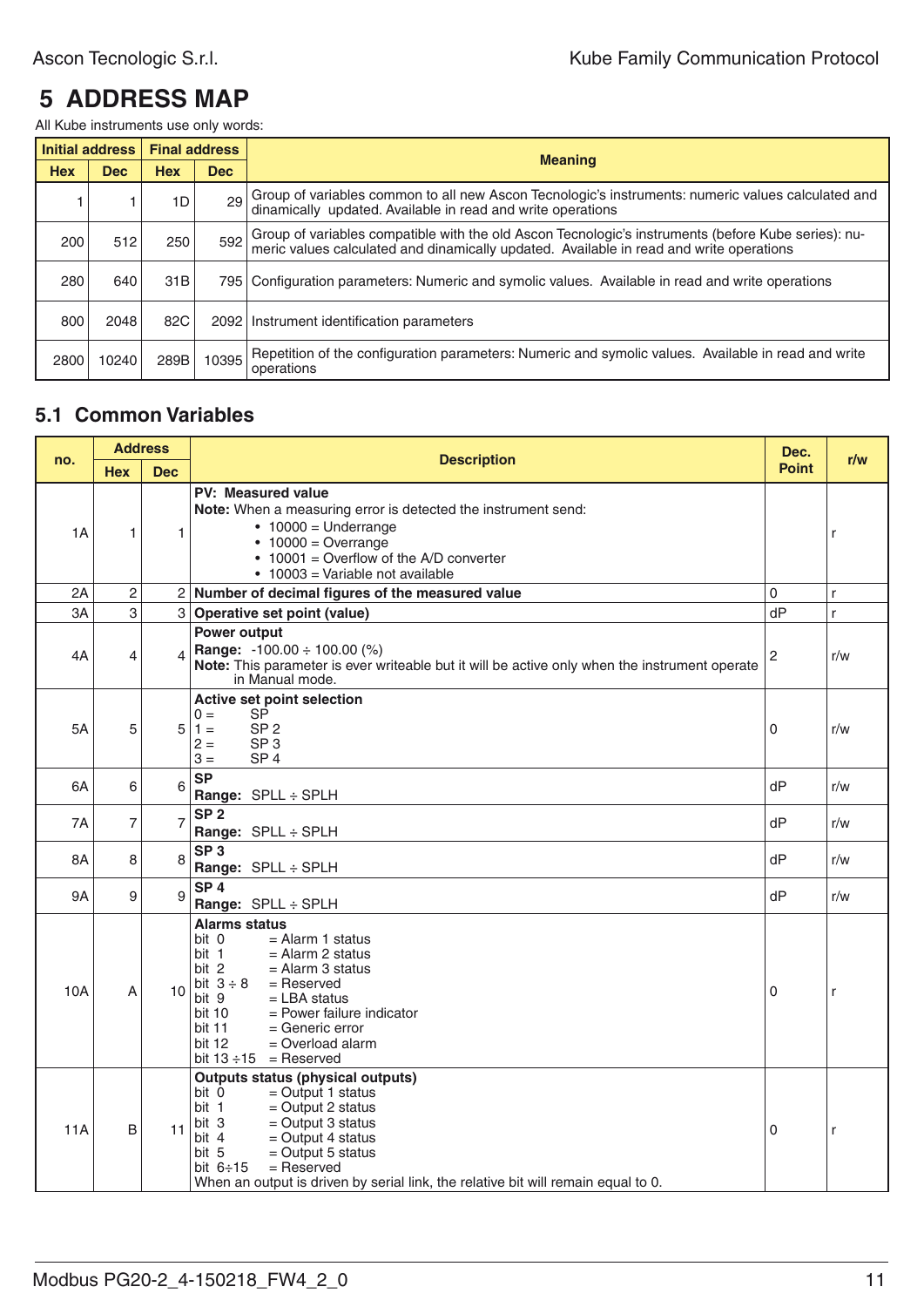|     | <b>Address</b> |            |                                                                                                                                                                                                                                                                                                                                                                                                                                                                                                                                                              |              |     |
|-----|----------------|------------|--------------------------------------------------------------------------------------------------------------------------------------------------------------------------------------------------------------------------------------------------------------------------------------------------------------------------------------------------------------------------------------------------------------------------------------------------------------------------------------------------------------------------------------------------------------|--------------|-----|
| no. | <b>Hex</b>     | <b>Dec</b> | <b>Description</b>                                                                                                                                                                                                                                                                                                                                                                                                                                                                                                                                           | <b>Point</b> | r/w |
| 12A | C              | 12         | <b>Instrument status</b><br>bit 0<br>$=$ Automatic<br>bit 1<br>$=$ manual<br>bit 2<br>$=$ Standby<br>bit 3<br>= Remote Set point (temporary) used<br>bit 4<br>$=$ Auto-tuning active<br>bit 5<br>= Self tuning active<br>bit 6<br>$=$ Reserved<br>$=$ Timer running<br>bit 7<br>bit 8<br>$=$ Soft start running<br>bit 9<br>= Ramp for set point change (up or down) running<br>bit 10<br>= Delay at start up (od) running<br>$=$ Program running<br>bit 11<br>= Measure status $(0 = OK$ while $1 = error$ ).<br>bit 12<br>bit $13 \div 15$<br>$=$ Reserved | 0            | r   |
| 13A | D              |            | <b>Alarms reset</b><br>$13 0=$<br>Not resetted<br>Resetted<br>$1 =$                                                                                                                                                                                                                                                                                                                                                                                                                                                                                          | $\Omega$     | r/w |
| 14A | E              |            | <b>Alarms acknowledge</b><br>$14 0=$<br>Not acknowledge<br>$1 =$<br>acknowledge                                                                                                                                                                                                                                                                                                                                                                                                                                                                              | 0            | r/w |
| 15A | F              | 15         | <b>Control status</b><br>$0 =$<br>Automatic<br>$1 =$<br>Manual<br>$2 =$<br>Stand-by                                                                                                                                                                                                                                                                                                                                                                                                                                                                          | 0            | r/w |
| 16A | 10             |            | Remote set point (temporary) (from serial link)<br>16   Range: $SPLL \div SPLH$<br>Note: the remote set point is stored in RAM                                                                                                                                                                                                                                                                                                                                                                                                                               | dP           | r/w |
| 17A | 11             |            | <b>Auto tuning activation</b><br>$17 0=$<br>not active<br>$1 =$<br>active                                                                                                                                                                                                                                                                                                                                                                                                                                                                                    | 0            | r/w |
| 18A | 12             |            | Power output used when a measuring error is detected.<br>18   Range: $-100 \div 100$<br><b>Note:</b> This value is stored in RAM                                                                                                                                                                                                                                                                                                                                                                                                                             | $\Omega$     | r/w |
| 19A | 13             | 19         | Default parameters loading.<br>$-481 =$ Default parameter loading                                                                                                                                                                                                                                                                                                                                                                                                                                                                                            | 0            | r/w |
| 20A | 14             |            | Parameters table identification code<br><b>Range:</b> $0 \div 65535$<br>20 <b>Note:</b> The word is composed by two parts:<br>- Low byte - Version of the parameter table<br>- High byte - Version of the family protocoll                                                                                                                                                                                                                                                                                                                                   | 0            | r   |
| 21A | 15             | 21         | Instrument identification code<br>KM1/KM3<br>$20 =$<br>$25 =$<br>KX1/KX3<br>KR1/KR3<br>$26 =$                                                                                                                                                                                                                                                                                                                                                                                                                                                                | 0            | r   |
| 22A | 16             | 22         | First temporary code for speed configuration<br>The code is composed by two distinct 4 digits subcodes:<br><b>AABB</b> where:<br>Input type: $0 \div 25$<br>$AA =$<br>$BB =$<br>Control type and service functions $0 \div 21$<br><b>Note:</b> $10000 =$ Temporary value not inserted<br>The programmed codes will be activated only after both have been correctly be pro-<br>grammed The order has no importance.                                                                                                                                          | $\mathbf{0}$ | r/w |
| 23A | 17             | 23         | Second temporary code for speed configuration<br>The code is composed by two distinct 4 digits subcodes:<br><b>CDEF</b> where:<br>$C =$<br>Alarm type $1 \t0 \div 9$<br>Alarm type 2 $0 \div 9$<br>$D =$<br>$E =$<br>Alarm type $3 \t0 \div 9$<br>Enabling service functions $0 \div 4$<br>$F =$<br><b>Note:</b> $10000 =$ Temporary value not inserted<br>The programmed codes will be activated only after that both have been correctly pro-<br>grammed. The order has no importance.                                                                     | 0            | r/w |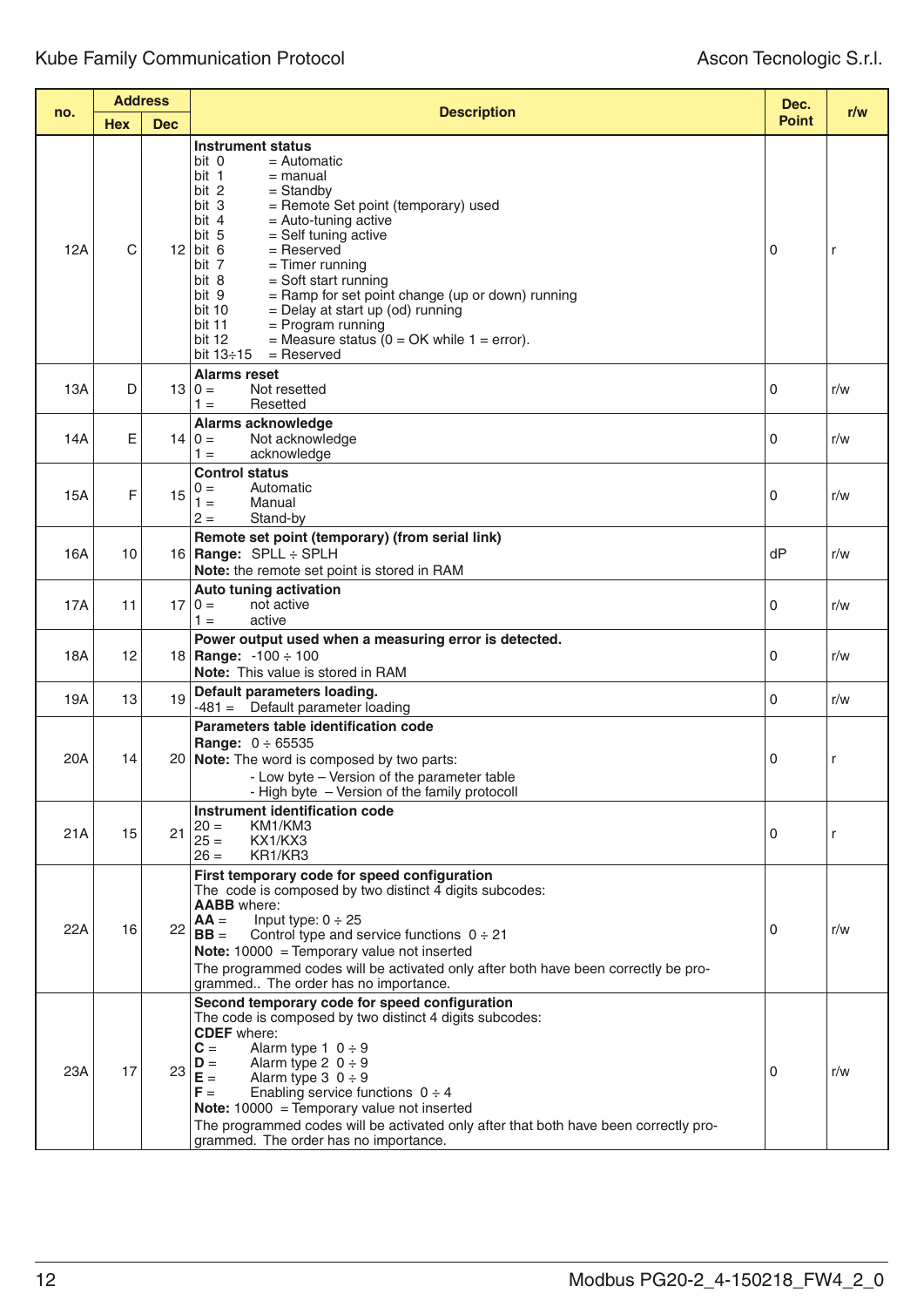|     | <b>Address</b> |            |                                                                                                                                                                                                                                                                                                                                                                                     | Dec.         |     |
|-----|----------------|------------|-------------------------------------------------------------------------------------------------------------------------------------------------------------------------------------------------------------------------------------------------------------------------------------------------------------------------------------------------------------------------------------|--------------|-----|
| no. | <b>Hex</b>     | <b>Dec</b> | <b>Description</b>                                                                                                                                                                                                                                                                                                                                                                  | <b>Point</b> | r/w |
| 24A | 18             | 24         | First final code for speed configuration<br>When programmed, the code is composed by two distinct 4 digits subcodes:<br><b>AABB</b> where:<br>Input type: $0 \div 25$<br>$AA =$<br>$BB =$<br>Control type and output functions $0 \div 21$<br>If not programmed, the return value is $-1 =$ Code not programmed.                                                                    | 0            |     |
| 25A | 19             | 25         | Second temporary code for speed configuration<br>When programmed, the code is composed by two distinct 4 digits subcodes:<br><b>CDEF</b> where:<br>$C =$<br>Alarm 1 type $0 \div 9$<br>Alarm 2 type $0 \div 9$<br>$D =$<br>$E =$<br>Alarm 3 type $0 \div 9$<br>$F =$<br>Enabling service functions $0 \div 4$<br>If not programmed, the return value is $-1 =$ Code not programmed. | 0            |     |
| 26A | 1A             |            | Time to end of running program segment<br>26   Range: $0 \div 9959$ (hh.mm or mm.ss)<br>Note: When the program is not active, the return value is 0.                                                                                                                                                                                                                                | $\Omega$     |     |
| 27A | 1B             |            | Manual autotuning start request pending for Od or Soft start<br>27   Range: $0 = No$ pending request waiting for the execution;<br>$1 =$ Pending request waiting for the execution                                                                                                                                                                                                  | 0            |     |
| 28A | 1C             |            | Autotuning start request pending for setpoint change for Od or Soft start<br>28   Range: $0 = No$ pending request waiting for the execution;<br>$1 =$ Pending request waiting for the execution                                                                                                                                                                                     | 0            |     |
| 29A | 1D             | 29         | Value to be retransmitted on the analogue Output<br>Range: Ao1L : Ao1H                                                                                                                                                                                                                                                                                                              | 0            | r/w |

### **5.2 Group of variables compatible with the old Ascon Tecnologic's instruments (before Kube series)**

|                | <b>Address</b> |            |                                                                                                |                | r/w |
|----------------|----------------|------------|------------------------------------------------------------------------------------------------|----------------|-----|
| no.            | <b>Hex</b>     | <b>Dec</b> | <b>Description</b>                                                                             | <b>Point</b>   |     |
| 1B             | 0200           | 512        | <b>PV: Measured value</b><br>As Modbus address 1                                               | dP             | r   |
| 2B             | 0201           | 513        | Number of decimal figure of the measured value<br>As Modbus address 2                          | 0              | r   |
| 3B             | 0202           | 514        | Power output<br>As Modbus address 4                                                            | $\overline{c}$ | r   |
| 4 <sub>B</sub> | 0203           | 515        | Power output of the heating output<br><b>Range:</b> $0 \div 100.00$ (%)                        | $\overline{2}$ | r   |
| 5B             | 0204           | 516        | Power output of the cooling output<br><b>Range:</b> $0 \div 100.00$ (%)                        | 2              | r   |
| 6 <sub>B</sub> | 0205           |            | <b>Alarm 1 status</b><br>$517 0 =$ OFF<br>$1 = ON$                                             | 0              | r   |
| 7B             | 0206           |            | Alarm 2 status<br>$518   0 = OFF$<br>$1 = ON$                                                  | 0              | r   |
| 8B             | 0207           |            | <b>Alarm 3 status</b><br>$519   0 = OFF$<br>$1 = ON$                                           | 0              | r   |
| 9B             | 0208           | 520        | <b>Operative set point</b><br>As Modbus address 3                                              | <b>DP</b>      | r   |
| 10B            | 020A           |            | <b>LBA</b> status<br>$522   0 = OFF$<br>$1 = ON$                                               |                |     |
| 11B            | 020E           |            | <b>Overload alarm status</b><br>$526   0 = OFF$<br>$1 = ON$                                    | 0              | r   |
| 12B            | 020F           |            | <b>Controller status</b><br>$0 =$ Stand-by<br>$527   1 =$ Auto<br>$2 =$ Tuning<br>$3 =$ Manual | 0              | r   |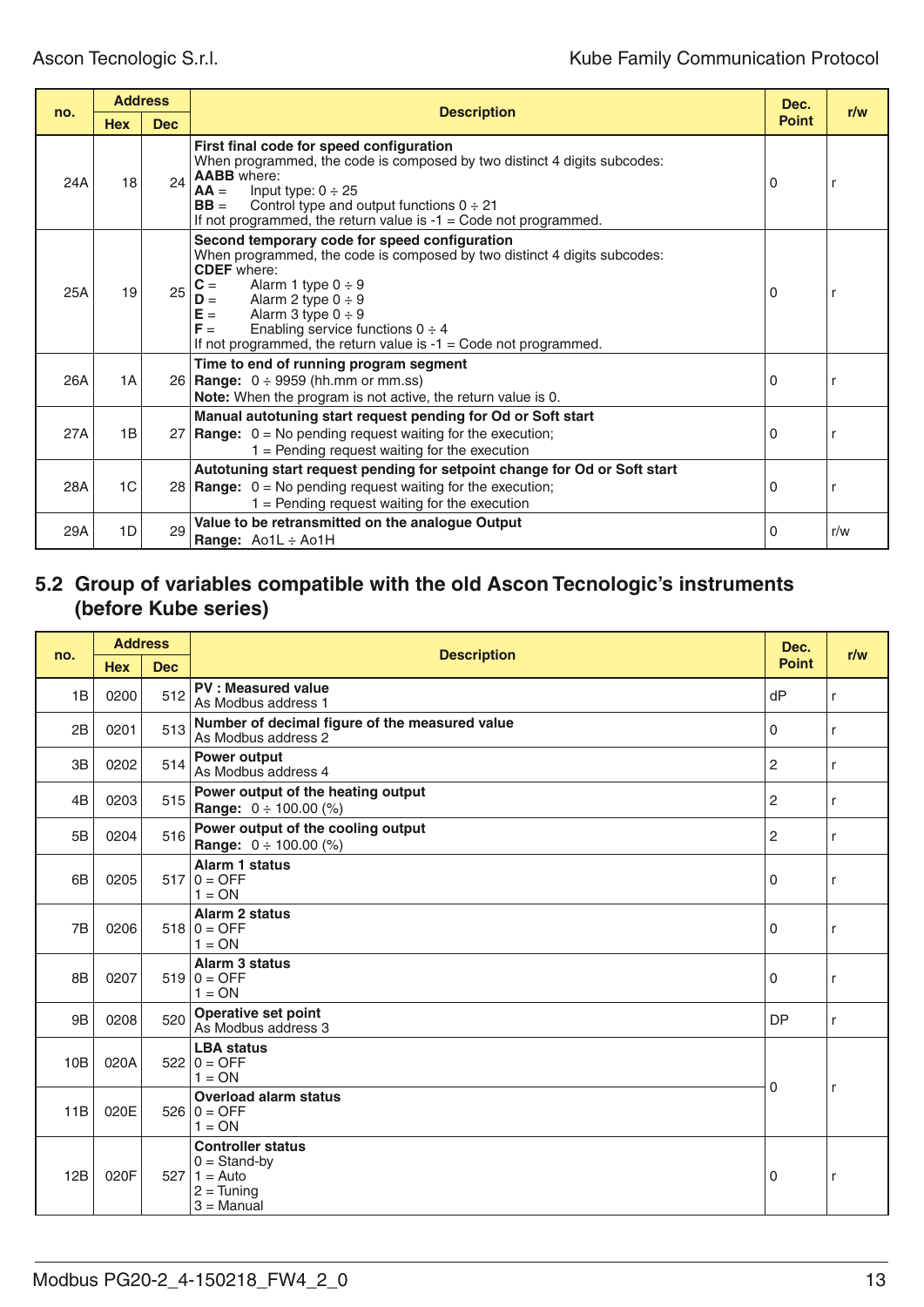|     | <b>Address</b> |            |                                                                                                                                                                                                                                                                                                              | Dec.           | r/w |
|-----|----------------|------------|--------------------------------------------------------------------------------------------------------------------------------------------------------------------------------------------------------------------------------------------------------------------------------------------------------------|----------------|-----|
| no. | <b>Hex</b>     | <b>Dec</b> | <b>Description</b>                                                                                                                                                                                                                                                                                           | <b>Point</b>   |     |
| 13B | 0224           |            | <b>Status/remote control of the Output 1</b><br>$0 = OFF$<br>$548$   1 = ON<br>Note: This parameter is writeable when out 1 is "not used" by the controller (o1F output 1<br>$function = nonE$ ). This parameter is stored in RAM                                                                            | 0              | r/w |
| 14B | 0225           |            | <b>Status/remote control of the Output 2</b><br>$0 = OFF$<br>$549 \mid 1 = ON$<br>Note: This parameter is writeable when out 2 is "not used" by the controller (o2F output 1<br>function = $nonE$ ). This parameter is stored in RAM                                                                         | 0              | r/w |
| 15B | 0226           |            | <b>Status/remote control of the Output 3</b><br>$0 = OFF$<br>$550 1 = ON$<br>Note: This parameter is writeable when out 3 is "not used" by the controller (o3F output 1<br>function = $nonE$ ). This parameter is stored in RAM                                                                              | 0              | r/w |
| 16B | 0227           |            | <b>Status/remote control of the Output 4</b><br>$0 = OFF$<br>$551 1 = ON$<br>Note: This parameter is writeable when out 4 is "not used" by the controller (o4F output 1<br>function = $nonE$ ). This parameter is stored in RAM                                                                              | 0              | r/w |
| 17B | 0240           |            | <b>Digital input 1 status</b><br>$0 = OFF$<br>$576$   1 = ON<br>Note: Digital input 1 status can be read from the serial port even if the input is not used by<br>the controller                                                                                                                             | 0              | r/w |
| 18B | 0241           |            | Digital input 2 status<br>$0 = OFF$<br>$577$   1 = ON<br><b>Note:</b> Digital input 2 status can be read from the serial port even if the input is not used by<br>the controller                                                                                                                             | 0              | r/w |
| 19B | 0244           |            | <b>Program status</b><br>$0 = Not$ configured<br>$1 =$ Reset (not running)<br>$2 = Run$<br>$580   3 =$ Hold<br>$4 = Wait$ (system)<br>$5 =$ End (system)<br>$6 =$ Hold + Wait (system)<br>$7 =$ Continue                                                                                                     | 0              | r/w |
| 20B | 0245           | 581        | <b>Timer status</b><br>$0 = Not$ configured<br>$1 =$ Reset (stop)<br>$2 = Run$<br>$3 =$ Hold<br>$4 =$ End (Read only)                                                                                                                                                                                        | 0              | r/w |
| 21B | 0246           |            | Program step in execution<br>$0 = \overline{P}$ rogram not active<br>$1 = \text{ramp}$ step 1<br>$2 =$ soak step 1<br>$2 = \text{ramp} \text{ step } 2$<br>$582 \mid 4 = \text{soak}$ step 2<br>$5 = \text{ramp}$ step 3<br>$6 =$ soak step 3<br>$7 = \text{ramp}$ step 4<br>8 = soak<br>step 4<br>$9 = END$ | 0              | r   |
| 22B | 0247           |            | Remaining time to program end<br>583   Range: $0 \div 65535$ (minutes when Pru=hh.mm, seconds when Pru=mm.ss)<br>Note: When the program is not running the return code is 0                                                                                                                                  | $\overline{c}$ | r   |
| 23B | 248            |            | <b>Program events status</b><br>$0 > \tilde{E}1 = 0$ E2 = 0<br>$584 \mid 1$ > E1 = 1 E2 = 0<br>$2 > E1 = 0$ E2 = 1<br>$3 > E1 = 1$ E2 = 1                                                                                                                                                                    | 0              | r   |
| 24B | 249            | 585        | Remaining time to the timer end<br><b>Range:</b> $0 \div 65535$ (Hours when Tru=hh.mm, Minutes when Tru=mm.ss)<br>$0 \div 9959$ (tenth of seconds when Tru=SSS.d)<br>Note: When the timer is not active the return code is 0.                                                                                | 2<br>1         | r   |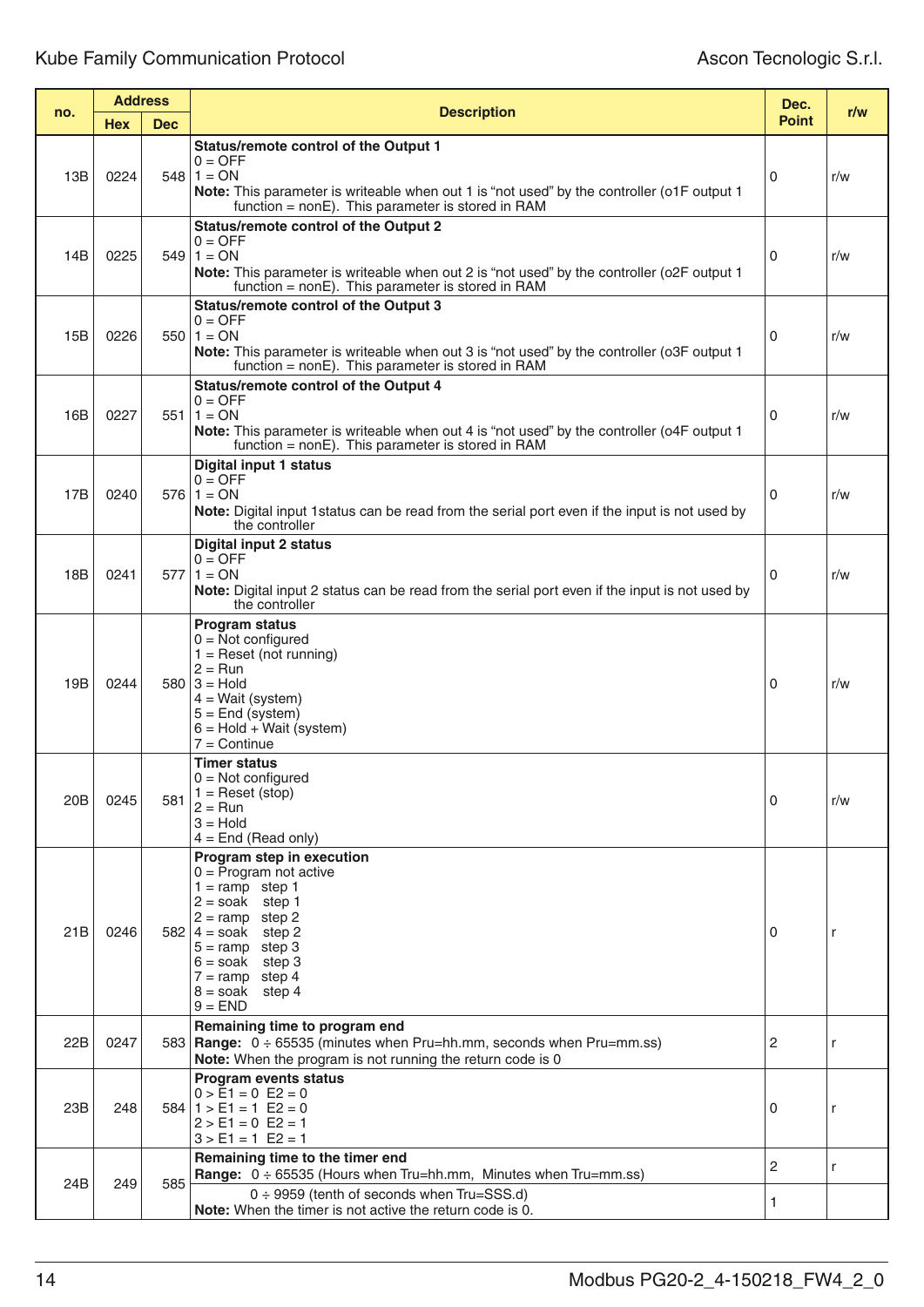| no. | <b>Address</b> |            |                                                                                                                                                                                                                                                                                                                                                                                                                                                                       |              |     |
|-----|----------------|------------|-----------------------------------------------------------------------------------------------------------------------------------------------------------------------------------------------------------------------------------------------------------------------------------------------------------------------------------------------------------------------------------------------------------------------------------------------------------------------|--------------|-----|
|     | <b>Hex</b>     | <b>Dec</b> | <b>Description</b>                                                                                                                                                                                                                                                                                                                                                                                                                                                    | <b>Point</b> | r/w |
| 25B | 24A            | 586        | Wattmeter:<br>The meaning of this parameter is defined by the CO.ty parameter setting.<br>$CO.tv = 0$ ff<br>$CO.tv = 1$<br>Instantaneous power (kW);<br>$CO.ty = 2$<br>Consumed energy (kWh);<br>Energy used during program execution (kWh);<br>$CO.tv = 3$<br>$CO.ty = 4/6$<br>Total worked days;<br>Total worked hours;<br>$CO.ty = 5/7$<br>$CO.ty = 8/10$<br>Totalizer of control relay worked days;<br>$CO.ty = 9/11$<br>Totalizer of control relay worked hours. | 0            |     |
| 26B | 24B            | 587        | Duration of first program ramp<br><b>Range:</b> $0 \div 9999 s$                                                                                                                                                                                                                                                                                                                                                                                                       | 0            |     |
| 27B | 24C            | 588        | Days counted with the controller Powered ON<br><b>Range:</b> $0 \div 9999$                                                                                                                                                                                                                                                                                                                                                                                            | 0            |     |
| 28B | 250            | 592        | Power output when the instrument is in manual mode<br>Range:-10000 $\div$ 10000 (%)                                                                                                                                                                                                                                                                                                                                                                                   | 2            | r/w |

# **5.3 Instrument identification parameters**

| no.            | <b>Address</b>  |      | <b>Description</b>                                                                                                                                                        | Dec.         | r/w          |
|----------------|-----------------|------|---------------------------------------------------------------------------------------------------------------------------------------------------------------------------|--------------|--------------|
|                | <b>Hex</b>      | Dec  |                                                                                                                                                                           | <b>Point</b> |              |
| 1              | 800             |      | 2048 Reserved                                                                                                                                                             | 0            | r            |
| $\overline{c}$ | 801             |      | 2049 Reserved                                                                                                                                                             | 0            | $\mathsf{r}$ |
| 3              | 802             |      | 2050 Reserved                                                                                                                                                             | 0            | r            |
| 4              | 803             |      | 2051   Reserved                                                                                                                                                           | 0            | r            |
| 5              | 804             |      | 2052 Reserved                                                                                                                                                             | 0            | r            |
| 6              | 805             |      | 2053 Reserved                                                                                                                                                             | 0            | r            |
| 7              | 806             |      | $2054$ Reserved                                                                                                                                                           | 0            | r            |
| 8              | 807             |      | 2055 Reserved                                                                                                                                                             | 0            | r            |
| 9              | 808             |      | 2056   Instrument Firmware Revision - First part                                                                                                                          | 0            | r            |
| 10             | 809             | 2057 | Instrument Firmware Revision - Second part                                                                                                                                | 0            | r            |
| 11             | 80A             | 2058 | Model Code - Instrument type 1<br><b>Range:</b> $0x4B = 'K'$                                                                                                              | 0            | r            |
| 12             | 80 <sub>B</sub> | 2059 | Model Code - Instrument type 2<br><b>Range:</b> $0x4D = 'M' - KM$<br>$0x52 = 'R' - KR$<br>$0x58 = 'X' - KX$                                                               | 0            | r            |
| 13             | 80C             |      | Model Code - Instrument type 3<br>$2060$ Range: 0x31 = '1' - KM1, KR1, KX1<br>$0x33 = '3' - KM3$ , KR3, KX3                                                               | 0            | r            |
| 14             | 80D             | 2061 | Model Code - Optional functions<br><b>Range:</b> $0x2D = 4$ - No functions<br>$0x54 = T - Timer$<br>$0x50 = 'P'$ - Timer + Programmer                                     | 0            | r            |
| 15             | 80E             |      | Model Code - Power supply type<br>$2062$ Range: 0x48 = 'H' - 110 $\div$ 240 Vac/Vdc<br>$0x4C = 'L' - 24$ Vac/Vdc                                                          | 0            | r            |
| 16             | 80F             |      | Model Code - Measure input type<br>2063 Range: $0x43 = C' - Tc$ , Pt100, Pt1000, mA, mV, V + Digital Input 1<br>$0x45 = 'E' - Tc$ , PTC, NTC, mA, mV, V + Digital Input 1 | 0            | r            |
| 17             | 810             | 2064 | Model Code - Output 1 type<br>Range: $0x49 = 'l'$ - Analogue Output<br>$0x4F = 'O' - SSR$<br>$0x52 = 'R' - Relay$                                                         | 0            | r            |
| 18             | 811             | 2065 | Model Code - Output 2 type<br><b>Range:</b> $0x2D = -2$ - Not present<br>$0x4D = 'M' -$ Servomotor command relay<br>$0x4F = 'O' - SSR$<br>$0x52 = 'R' - Relay$            | 0            | r            |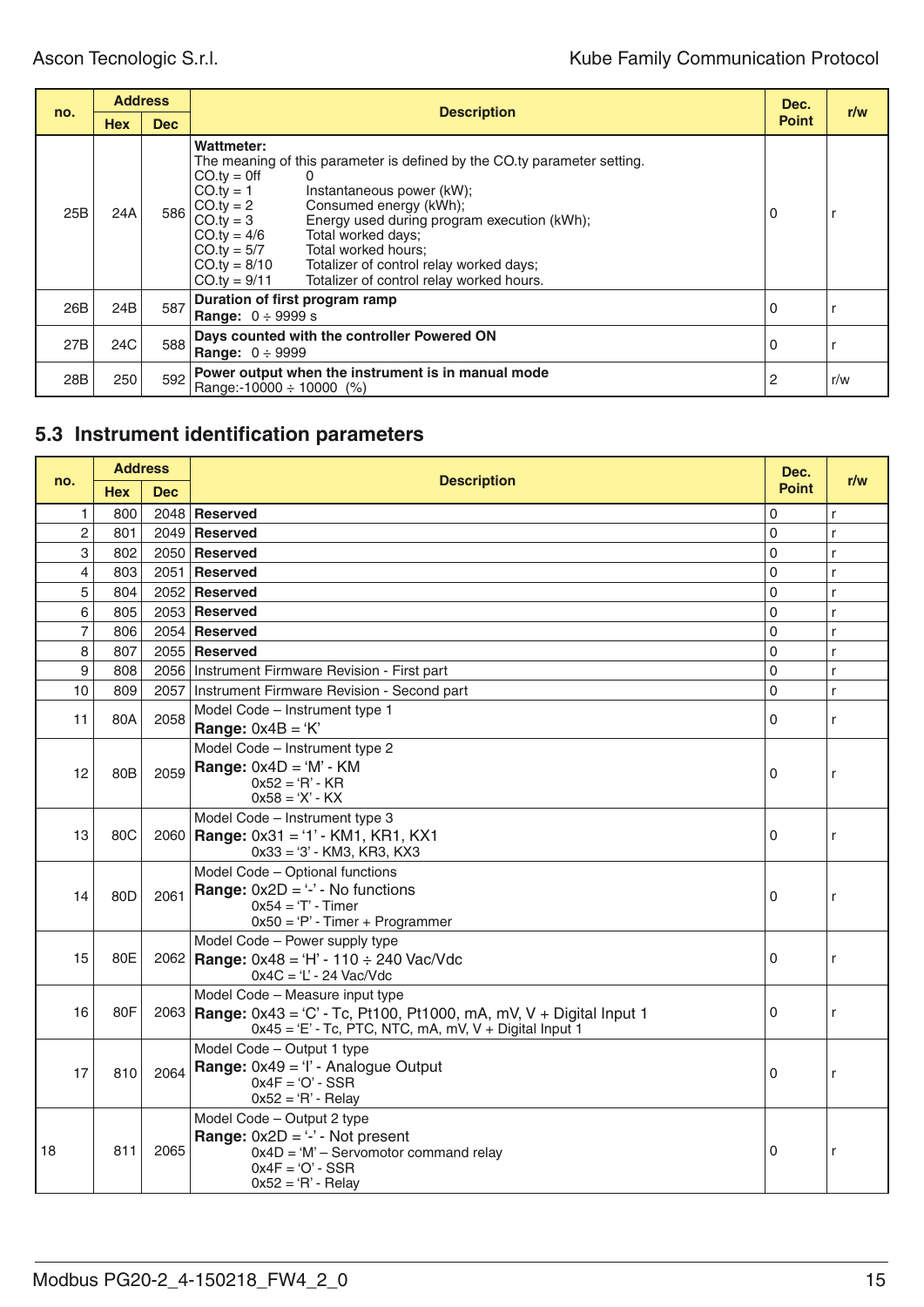| no. | <b>Address</b> |            |                                                                                                                                                                                                                                                         |              | r/w |
|-----|----------------|------------|---------------------------------------------------------------------------------------------------------------------------------------------------------------------------------------------------------------------------------------------------------|--------------|-----|
|     | <b>Hex</b>     | <b>Dec</b> | <b>Description</b>                                                                                                                                                                                                                                      | <b>Point</b> |     |
| 19  | 812            | 2066       | Model Code - Output 3 type<br><b>Range:</b> $0x2D = -2$ - Not present<br>$0x4D = 'M' -$ Servomotor command relay<br>$0x4F = 'O' - SSR$<br>$0x52 = 'R' - Relay$                                                                                          | 0            | r   |
| 20  | 813            |            | Model Code - Output 4 type<br>2067 Range: 0x43 = 'D' - Output 4 (VDC for SSR)/Sensor Power Supply/Digital Input<br>D <sub>12</sub>                                                                                                                      | 0            | r   |
| 21  | 814            |            | Model Code - Serial communication type<br>2068   Range: $0x2D = '-'$ - TTL<br>$0x53 = 'S' - Rs485$ Modbus                                                                                                                                               | 0            | r   |
| 22  | 815            | 2069       | Model Code - Terminal type<br><b>Range:</b> $0x2D = -2$ - Standard (screw terminals not removable)<br>$0x45 = 'E'$ - Removable screw terminals<br>$0x4D = 'M'$ - Removable spring terminals<br>$0x4E = 'N'$ - Removable terminals (the fixed part only) | $\Omega$     | r   |
| 23  | 816            |            | 2070 Model Code - Reserved                                                                                                                                                                                                                              | 0            | r   |
| 24  | 817            | 2071       | Model Code - Reserved                                                                                                                                                                                                                                   | $\mathbf{0}$ | r   |
| 25  | 818            |            | 2072 Model Code - Reserved                                                                                                                                                                                                                              | $\mathbf 0$  | r   |
| 26  | 819            |            | 2073 Model Code - Reserved                                                                                                                                                                                                                              | $\mathbf 0$  | r   |
| 27  | 81A            |            | 2074 Model Code - Reserved                                                                                                                                                                                                                              | $\mathbf{0}$ | r   |
| 28  | 81B            |            | 2075 Model Code - Reserved                                                                                                                                                                                                                              | $\mathbf 0$  | r   |
| 29  | 81C            |            | 2076 Model Code - Reserved                                                                                                                                                                                                                              | 0            | r   |
| 30  | 81D            |            | 2077 Model Code - Reserved                                                                                                                                                                                                                              | $\mathbf 0$  | r   |
| 31  | 81E            |            | 2078 Model Code - Reserved                                                                                                                                                                                                                              | $\mathbf 0$  | r   |
| 32  | 81F            |            | 2079 Model Code - Reserved                                                                                                                                                                                                                              | $\mathbf 0$  | r   |
| 33  | 820            |            | 2080   Model Code - Reserved                                                                                                                                                                                                                            | $\mathbf{0}$ | r   |
| 34  | 821            |            | 2081 Model Code - Reserved                                                                                                                                                                                                                              | 0            | r   |
| 35  | 822            |            | 2082 Model Code - Reserved                                                                                                                                                                                                                              | $\mathbf{0}$ | r   |
| 36  | 823            |            | 2083 Model Code - Reserved                                                                                                                                                                                                                              | $\mathbf 0$  | r   |
| 37  | 824            |            | 2084 Model Code - Reserved                                                                                                                                                                                                                              | 0            | r   |
| 38  | 825            |            | 2085 Model Code - Reserved                                                                                                                                                                                                                              | $\mathbf 0$  | r   |
| 39  | 826            |            | 2086   Serial Number - First part (LL)                                                                                                                                                                                                                  | $\mathbf 0$  | r   |
| 40  | 827            | 2087       | Serial Number - Second part (L)                                                                                                                                                                                                                         | $\mathbf 0$  | r   |
| 41  | 828            |            | 2088 Serial Number - Third part (H)                                                                                                                                                                                                                     | $\mathbf{0}$ | r   |
| 42  | 829            |            | 2089 Serial Number - Fourth part (HH)                                                                                                                                                                                                                   | 0            | r   |
| 43  | 82A            | 2090       | Calibration Date - Day<br>Range: $1 \div 31$                                                                                                                                                                                                            | 0            | r   |
| 44  | 82B            | 2091       | Calibration Date - Month<br>Range: $1 \div 12$                                                                                                                                                                                                          | 0            | r   |
| 45  | 82C            |            | 2092   Calibration Date - Year                                                                                                                                                                                                                          | 0            | r   |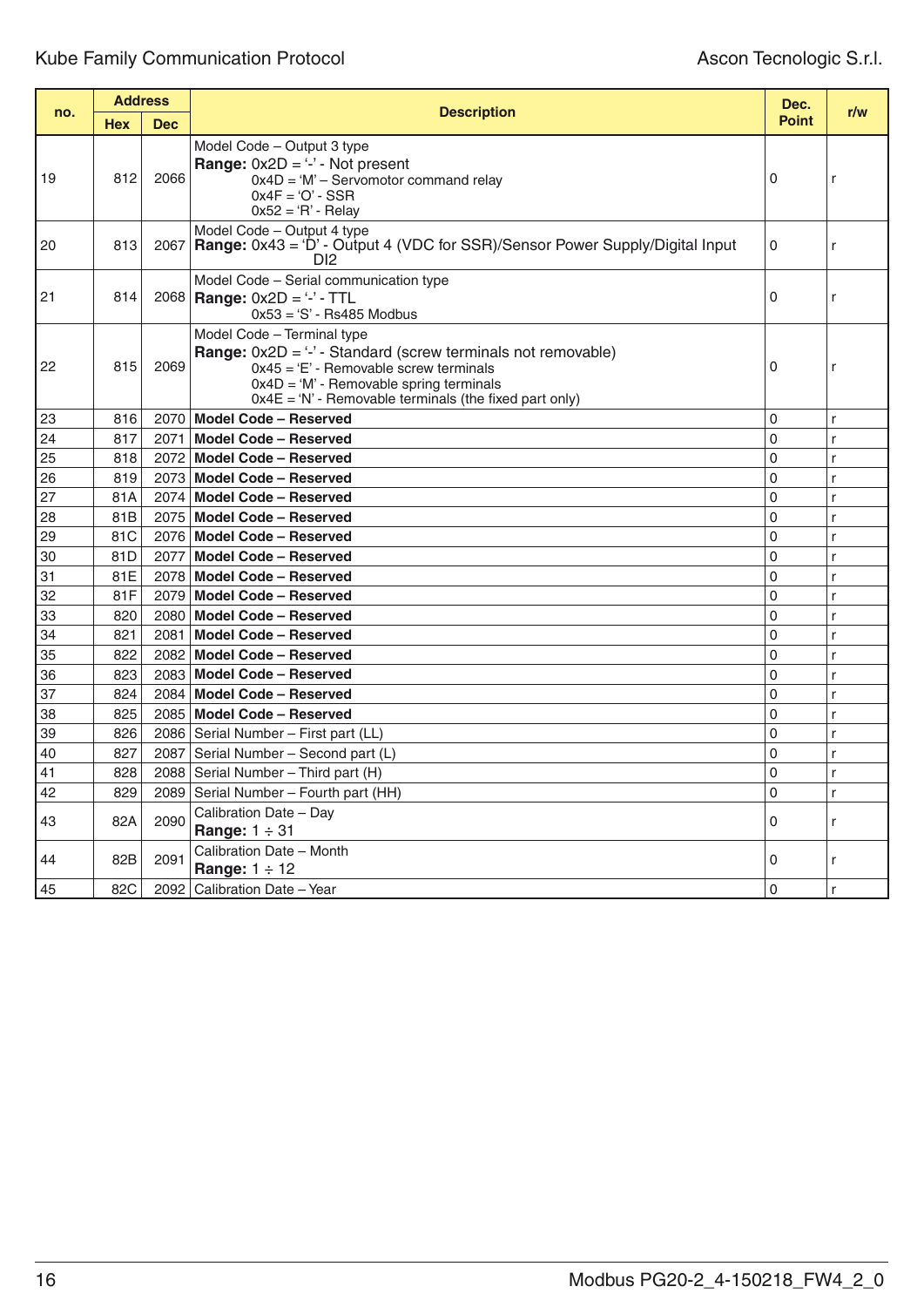# **5.4 Parameters Setting: Addresses form 280 hex (640 dec) and 2800 hex (10240 dec)**

|  | 5.4.1 inP GROUP - Main and auxiliary input configuration |  |  |  |  |
|--|----------------------------------------------------------|--|--|--|--|
|--|----------------------------------------------------------|--|--|--|--|

|                           | Param.      | <b>Address</b> |              | <b>Description</b>                                                                                                                           | <b>Values</b>                                                                                                                                                                                                                                                                                                                                                                                                                       | Dec.         | r/w |
|---------------------------|-------------|----------------|--------------|----------------------------------------------------------------------------------------------------------------------------------------------|-------------------------------------------------------------------------------------------------------------------------------------------------------------------------------------------------------------------------------------------------------------------------------------------------------------------------------------------------------------------------------------------------------------------------------------|--------------|-----|
| no.                       |             | <b>Hex</b>     | <b>Dec</b>   |                                                                                                                                              |                                                                                                                                                                                                                                                                                                                                                                                                                                     | <b>Point</b> |     |
| $\mathbf{1}$              | <b>SEnS</b> | 280            | 640          | Model C (Pt100, Pt1000)                                                                                                                      | $0 = J = TC J,$<br>$1 = crAL = TC K,$<br>$2 = S = TC S,$<br>$3 = r = TCR,$<br>$4 = t = TCT$ ,<br>$=$ ir.J = IRS J,<br>$=$ ir.cA = IRS K,<br>$7 = Pt1 = RTD Pt100,$<br>$=$ Pt10 = RTD Pt1000,<br>$= 0.60 = 060$ mV,<br>9<br>$10 = 12.60 = 1260$ mV,<br>$11 = 0.20 = 0 20$ mA,<br>$12 = 4.20 = 420$ mA,<br>$13 = 0.5 = 05$ V,<br>$14 = 1.5 = 15$ V,<br>$15 = 0.10 = 010$ V,<br>$16 = 2.10 = 210$ V                                    | 0            | r/W |
|                           |             | 2800           | 10240        | Model E (Ptc, Ntc)                                                                                                                           | $0 = J = TC J,$<br>$1 = c$ rAL = TC K,<br>$2 = S = TC S,$<br>$3 = r = TCR$ .<br>$4 = t = TCT$ ,<br>$5 = ir.J = IRS J,$<br>$=$ ir.cA = IRS K,<br>6<br>$7 =$ Ptc = TC KTY81-121,<br>$8 = \text{ntc} = \text{NTC} 103 - \text{AT2}$ ,<br>$9 = 0.60 = 060$ mV,<br>$10 = 12.60 = 1260$ mV,<br>$11 = 0.20 = 0 20$ mA,<br>$12 = 4.20 = 420$ mA,<br>$13 = 0.5 = 05$ V,<br>$14 = 1.5 = 15$ V,<br>$15 = 0.10 = 010$ V,<br>$16 = 2.10 = 210$ V |              |     |
| $\sqrt{2}$                | dp          | 281<br>2801    | 641<br>10241 | Decimal Point Position (linear inputs)<br>Decimal Point Position (different than<br>linear inputs)                                           | 03<br>0/1                                                                                                                                                                                                                                                                                                                                                                                                                           | 0            | r/w |
| $\ensuremath{\mathsf{3}}$ | <b>SSC</b>  | 282<br>2802    | 642<br>10242 | Initial scale read-out for linear inputs                                                                                                     | $-19999999$                                                                                                                                                                                                                                                                                                                                                                                                                         | dP           | r/w |
| 4                         | <b>FSc</b>  | 283<br>2803    | 643<br>10243 | Full Scale Readout for linear inputs                                                                                                         | $-19999999$                                                                                                                                                                                                                                                                                                                                                                                                                         | dP           | r/w |
| 5                         | unit        | 284<br>2804    | 644<br>10244 | Engineer unit                                                                                                                                | $0 = C = \degree C$<br>$1 = F = P$                                                                                                                                                                                                                                                                                                                                                                                                  | 0            | r/w |
| 6                         | Fil         | 285<br>2805    | 10245        | Digital filter on the measured value<br>645 Note: This filter affects the control<br>action, the PV retransmission<br>and the alarms action. | $0 (=$ OFF $)$ 200 (seconds)                                                                                                                                                                                                                                                                                                                                                                                                        | 1            | r/w |
| $\overline{7}$            | inE         | 286<br>2806    |              | 646 Sensor error used to enable the safety<br>10246 output value                                                                             | $or = Over range$<br>$ou =$ Under range<br>$our = Over$ and under range                                                                                                                                                                                                                                                                                                                                                             | 0            | r/w |
| 8                         | oPE         | 287<br>2807    | 647<br>10247 | Safety output value (% of the output)                                                                                                        | $-100100$                                                                                                                                                                                                                                                                                                                                                                                                                           | 0            | r/w |
| 9                         | IO4.F       | 288<br>2808    | 648<br>10248 | I/O 4 function                                                                                                                               | $0 =$ on = Output used as PWS for TX,<br>$1 = out4 = Output4$ (digital output 4),<br>$2 = dG2c = Digital input 2 driven by contact,$<br>$3 = dG2U = Digital input 2 driven by voltage$                                                                                                                                                                                                                                              | 0            | r/w |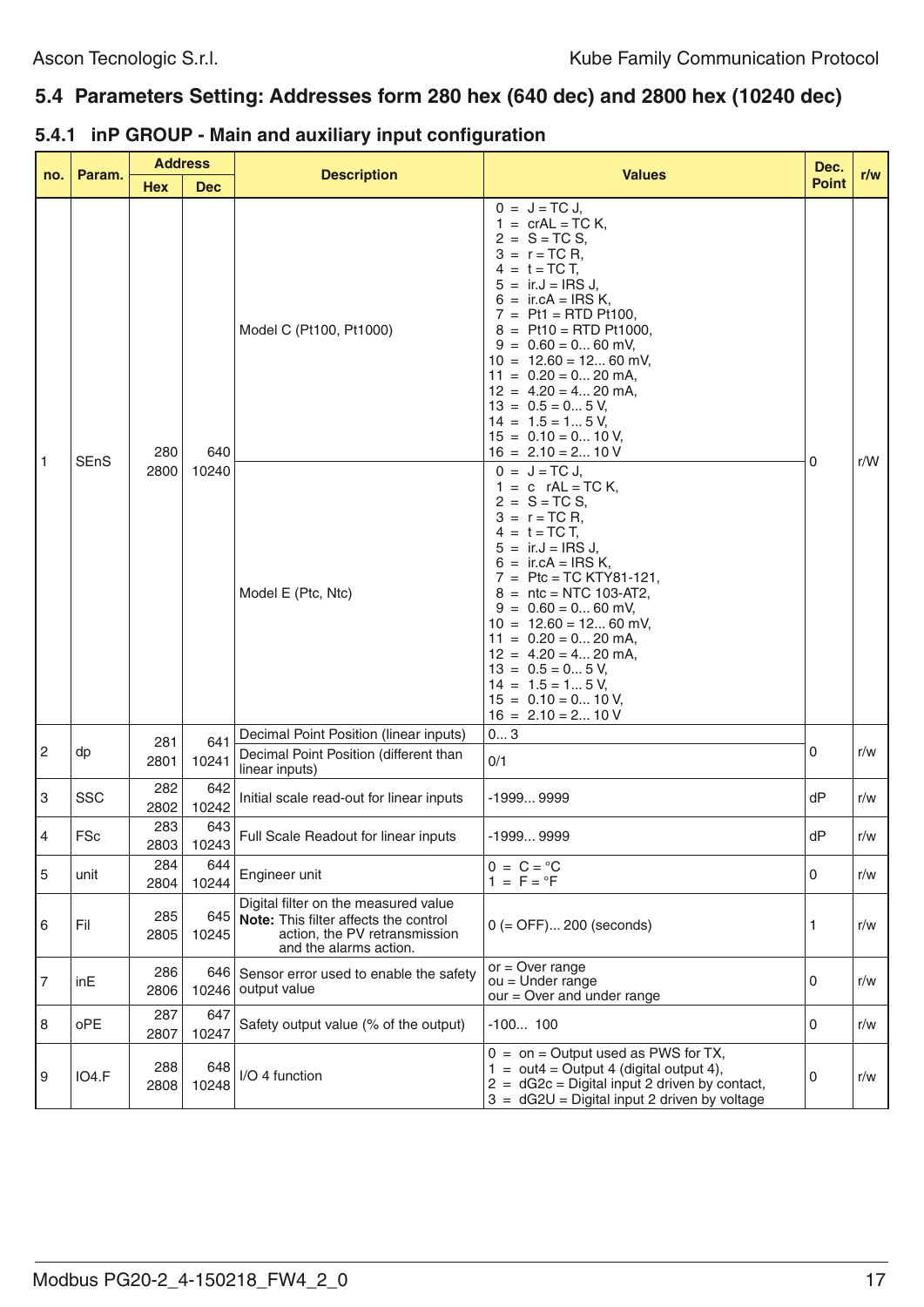| no. |                  |             | <b>Address</b> |                                                                                                                                          |                                                                                                                                                                                                                                                                                                                                                                                                                                                                                                                                                                                                                                                                                                                 | Dec.         |     |
|-----|------------------|-------------|----------------|------------------------------------------------------------------------------------------------------------------------------------------|-----------------------------------------------------------------------------------------------------------------------------------------------------------------------------------------------------------------------------------------------------------------------------------------------------------------------------------------------------------------------------------------------------------------------------------------------------------------------------------------------------------------------------------------------------------------------------------------------------------------------------------------------------------------------------------------------------------------|--------------|-----|
|     | Param.           | <b>Hex</b>  | <b>Dec</b>     | <b>Description</b>                                                                                                                       | <b>Values</b>                                                                                                                                                                                                                                                                                                                                                                                                                                                                                                                                                                                                                                                                                                   | <b>Point</b> | r/w |
| 10  | diF1             | 289<br>2809 | 649<br>10249   | Digital Input 1 function                                                                                                                 | $0 = 0$ FF = Not used,<br>$=$ Alarm reset,<br>1.<br>2 = Alarm acknowledge (ACK),<br>$=$ Hold of the measured value,<br>$4 =$ Stand by mode,<br>5<br>$=$ Manual mode,<br>$=$ HEAt with SP1 and CooL with SP2,<br>Timer RUN/Hold/Reset,<br>$7 =$<br>Timer Run,<br>8<br>$\equiv$<br>Timer Reset.<br>$=$<br>Timer Run/Hold.<br>10<br>$=$<br>$11 =$ Timer Run/Reset,<br>$=$ Timer Run/Reset with lock,<br>12<br>$13 = Program Start,$<br>$14$ = Program Reset,<br>$15 = Program Hold,$<br>16 = Program Run/Hold,<br>17 = Program Run/Reset,<br>$18 =$ Sequential SP selection,<br>$19 = SP1 - SP2$ selection,<br>$20 = SP1 SP4$ binary selection,<br>21 = Digital inputs in parallel to $\bigcirc$ and $\nabla$ keys | $\Omega$     | r/w |
| 11  | di <sub>F2</sub> | 28A<br>280A | 650<br>10250   | Digital Input 2 function                                                                                                                 | $0 = 0FF = Not used,$<br>$=$ Alarm reset,<br>1.<br>2 = Alarm acknowledge (ACK),<br>$=$ Hold of the measured value,<br>$4 =$ Stand by mode,<br>$=$ Manual mode,<br>5<br>= HEAt with SP1 and CooL with SP2,<br>$7 =$ Timer RUN/Hold/Reset,<br>$=$ Timer Run,<br>8<br>$=$ Timer Reset.<br>9<br>$=$ Timer Run/Hold,<br>10<br>$11 =$ Timer Run/Reset,<br>= Timer Run/Reset with lock,<br>12 <sup>°</sup><br>$13 = Program Start$ ,<br>14 = Program Reset,<br>$15 = Program Hold,$<br>16 = Program Run/Hold,<br>$17$ = Program Run/Reset,<br>$18 =$ Sequential SP selection,<br>$19 = SP1 - SP2$ selection,<br>20 = SP1 SP4 binary selection,<br>21 = Digital inputs in parallel to $\bigcirc$ and $\nabla$ keys      | $\Omega$     | r/w |
| 12  | di.A             | 31E<br>289E | 798<br>10398   | Digital Inputs Action<br><b>Note:</b> The addresses related to this<br>parameter are inserted after the<br>last parameter set [157] tSd2 | $0 =$ DI1 direct action, DI2 direct action;<br>$1 =$ DI1 reverse action, DI2 direct action;<br>$2 =$ DI1 direct action, DI2 reverse action;<br>3 = DI1 reverse action, DI2 reverse action.                                                                                                                                                                                                                                                                                                                                                                                                                                                                                                                      |              |     |

# **5.4.2 Out group**

| no. |        |             |            | <b>Address</b>                                                             |                                                                                              |     | <b>Values</b> | Dec. |  |
|-----|--------|-------------|------------|----------------------------------------------------------------------------|----------------------------------------------------------------------------------------------|-----|---------------|------|--|
|     | Param. | Hex         | <b>Dec</b> | <b>Description</b>                                                         | <b>Point</b>                                                                                 | r/w |               |      |  |
| 13  | o1t    | 28B<br>280B |            | 651 Output 1 type (when Out 1 is an ana-<br>10251   logue output KM3 only) | $0 = 0-20 = 0-20$ mA<br>$= 4-20 = 4-20$ mA<br>$2 = 0.10 = 0.10 V$<br>$3 = 2 - 10 = 2 - 10$ V |     | r/w           |      |  |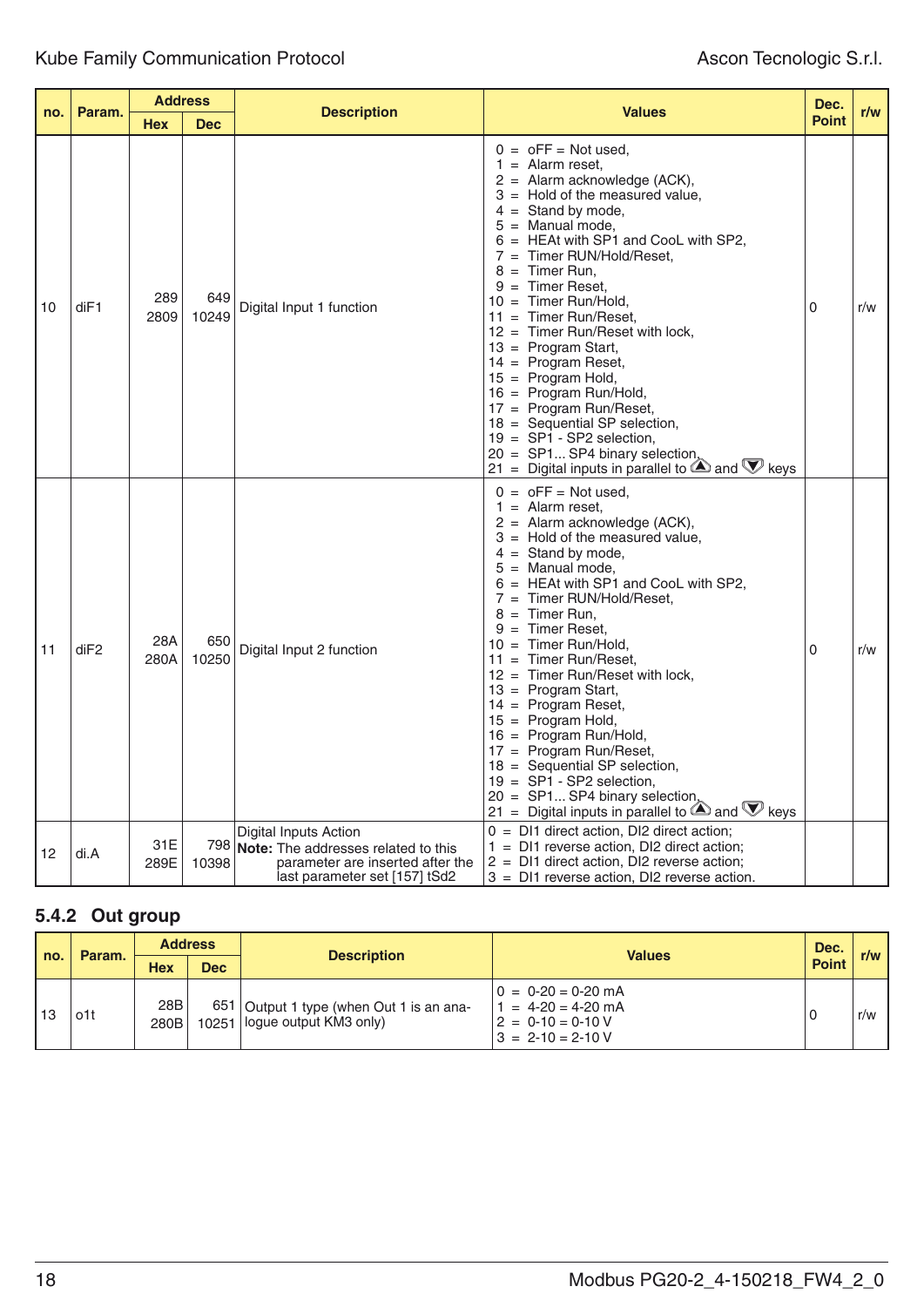| Param.<br>no. | <b>Address</b>    |             |              | <b>Values</b>                                                                | Dec.                                                                                                                                                                                                                                                                                                                                                                                                                                                                                                                                                                                                                                                                                                                                                                                                                                                                     |              |     |
|---------------|-------------------|-------------|--------------|------------------------------------------------------------------------------|--------------------------------------------------------------------------------------------------------------------------------------------------------------------------------------------------------------------------------------------------------------------------------------------------------------------------------------------------------------------------------------------------------------------------------------------------------------------------------------------------------------------------------------------------------------------------------------------------------------------------------------------------------------------------------------------------------------------------------------------------------------------------------------------------------------------------------------------------------------------------|--------------|-----|
|               |                   | <b>Hex</b>  | <b>Dec</b>   | <b>Description</b>                                                           |                                                                                                                                                                                                                                                                                                                                                                                                                                                                                                                                                                                                                                                                                                                                                                                                                                                                          | <b>Point</b> | r/w |
|               |                   |             |              | Out 1 function<br>(when Out 1 is a linear output)                            | $0 = \text{NonE} = \text{Output not used}$<br>$1 = H.rEG = Heating output$<br>$2 = c.FG = Cooling$ output<br>$3 = r.inP = Measure retransmission$<br>$4 = r.Err = Error (sp - PV) retransmission$<br>$5 = r.SP = Set point retransmission$<br>$6 = r.SEr = Serial value retransmission$                                                                                                                                                                                                                                                                                                                                                                                                                                                                                                                                                                                  |              |     |
| 14            | o1F               | 28C<br>280C | 652<br>10252 | Out 1 function<br>(when Out1 is a digital output)                            | $0 = \text{NonE} = \text{Output not used}$<br>$1 = H.FG = Heating output$<br>$2 = c.rEG = Cooling output$<br>$3 = AL = Alarm$ output<br>$4 = t.out = Timer output$<br>$5 = t$ .HoF = Timer out -OFF in hold<br>$6 =$ P.End = Program end indicator<br>$7 =$ P.HLd = Program hold indicator<br>$8 =$ P.uit = Program wait indicator<br>$9 =$ P.run = Program run indicator<br>$10 = P.Et1 = Program Event 1$<br>$11 = P.Et2 = Program Event 2$<br>$12 =$ or.bo = Out-of-range or burn out indicator<br>$13$ = P.FAL = Power failure indicator<br>$14 = \text{bo.PF} = \text{Out-of-range}, \text{burn out and Power}$<br>failure indicator<br>$15 = \text{St.bY} = \text{Stand by status indicator}$<br>$16 = diF.1 = The output repeats the digital$<br>input 1 status<br>$17 = diF.2 = The output repeats the digital$<br>input 2 status<br>$18 =$ on = Out 1 always ON | 0            | r/w |
| 15            | Ao1L              | 28D<br>280D |              | 653   Initial scale value of the analog retrans-<br>10253 mission (KM3 only) | $-1999$ Ao1H                                                                                                                                                                                                                                                                                                                                                                                                                                                                                                                                                                                                                                                                                                                                                                                                                                                             | dp           | r/w |
| 16            | Ao1H              | 28E<br>280E | 654<br>10254 | Full scale value of the analog retrans-<br>mission (KM3 only)                | Ao1L  9999                                                                                                                                                                                                                                                                                                                                                                                                                                                                                                                                                                                                                                                                                                                                                                                                                                                               | dp           | r/w |
| 17            | o1AL              | 28F<br>280F | 655<br>10255 | Alarms linked up with the out 1                                              | 063<br>Alarm <sub>1</sub><br>$+1 =$<br>$+2 =$<br>Alarm <sub>2</sub><br>$+4 =$<br>Alarm 3<br>$+8 =$<br>Loop break alarm<br>$+16=$<br>Sensor Break<br>$+32=$<br>Overload on output 4                                                                                                                                                                                                                                                                                                                                                                                                                                                                                                                                                                                                                                                                                       | 0            | r/w |
| 18            | o1Ac              | 290<br>2810 | 656<br>10256 | Out 1 action                                                                 | $0 = dir = Direct action$<br>$=$ rEU = Reverse action<br>$2 = \text{dir.}r = \text{Direct with reversed LED}$<br>$3 =$ ReU.r = Reverse with reversed LED                                                                                                                                                                                                                                                                                                                                                                                                                                                                                                                                                                                                                                                                                                                 | 0            | r/w |
| 19            | o <sub>2</sub> F  | 291<br>2811 | 657<br>10257 | Out 2 function                                                               | See the values of $13 = o1F$ parameter                                                                                                                                                                                                                                                                                                                                                                                                                                                                                                                                                                                                                                                                                                                                                                                                                                   | 0            | r/w |
| 20            | o <sub>2</sub> AL | 292<br>2812 | 658<br>10258 | Alarms linked up with the out 2                                              | See the values of $16 = o1AL$ parameter                                                                                                                                                                                                                                                                                                                                                                                                                                                                                                                                                                                                                                                                                                                                                                                                                                  | 0            | r/w |
| 21            | o <sub>2</sub> Ac | 293<br>2813 | 659<br>10259 | Out 2 action                                                                 | See the values of $17 = o1Ac$ parameter                                                                                                                                                                                                                                                                                                                                                                                                                                                                                                                                                                                                                                                                                                                                                                                                                                  | 0            | r/w |
| 22            | o3F               | 294<br>2814 | 660<br>10260 | Out 3 function                                                               | See the values of $13 = o1F$ parameter                                                                                                                                                                                                                                                                                                                                                                                                                                                                                                                                                                                                                                                                                                                                                                                                                                   | 0            | r/w |
| 23            | o3AL              | 295<br>2815 | 661<br>10261 | Alarms linked up with the out 3                                              | See the values of $16 = o1AL$ parameter                                                                                                                                                                                                                                                                                                                                                                                                                                                                                                                                                                                                                                                                                                                                                                                                                                  | 0            | r/w |
| 24            | o3Ac              | 296<br>2816 | 662<br>10262 | Out 3 action                                                                 | See the values of $17 = o1Ac$ parameter                                                                                                                                                                                                                                                                                                                                                                                                                                                                                                                                                                                                                                                                                                                                                                                                                                  | 0            | r/w |
| 25            | o4F               | 297<br>2817 | 664<br>10264 | Out 4 function                                                               | See the values of $13 = o1F$ parameter                                                                                                                                                                                                                                                                                                                                                                                                                                                                                                                                                                                                                                                                                                                                                                                                                                   | 0            | r/w |
| 26            | o4AL              | 298<br>2818 | 664<br>10264 | Alarms linked up with the out 4                                              | See the values of $16 = o1AL$ parameter                                                                                                                                                                                                                                                                                                                                                                                                                                                                                                                                                                                                                                                                                                                                                                                                                                  | 0            | r/w |
| 27            | o4Ac              | 299<br>2819 | 665<br>10265 | Out 4 action                                                                 | See the values of $17 = 01$ Ac parameter                                                                                                                                                                                                                                                                                                                                                                                                                                                                                                                                                                                                                                                                                                                                                                                                                                 | 0            | r/w |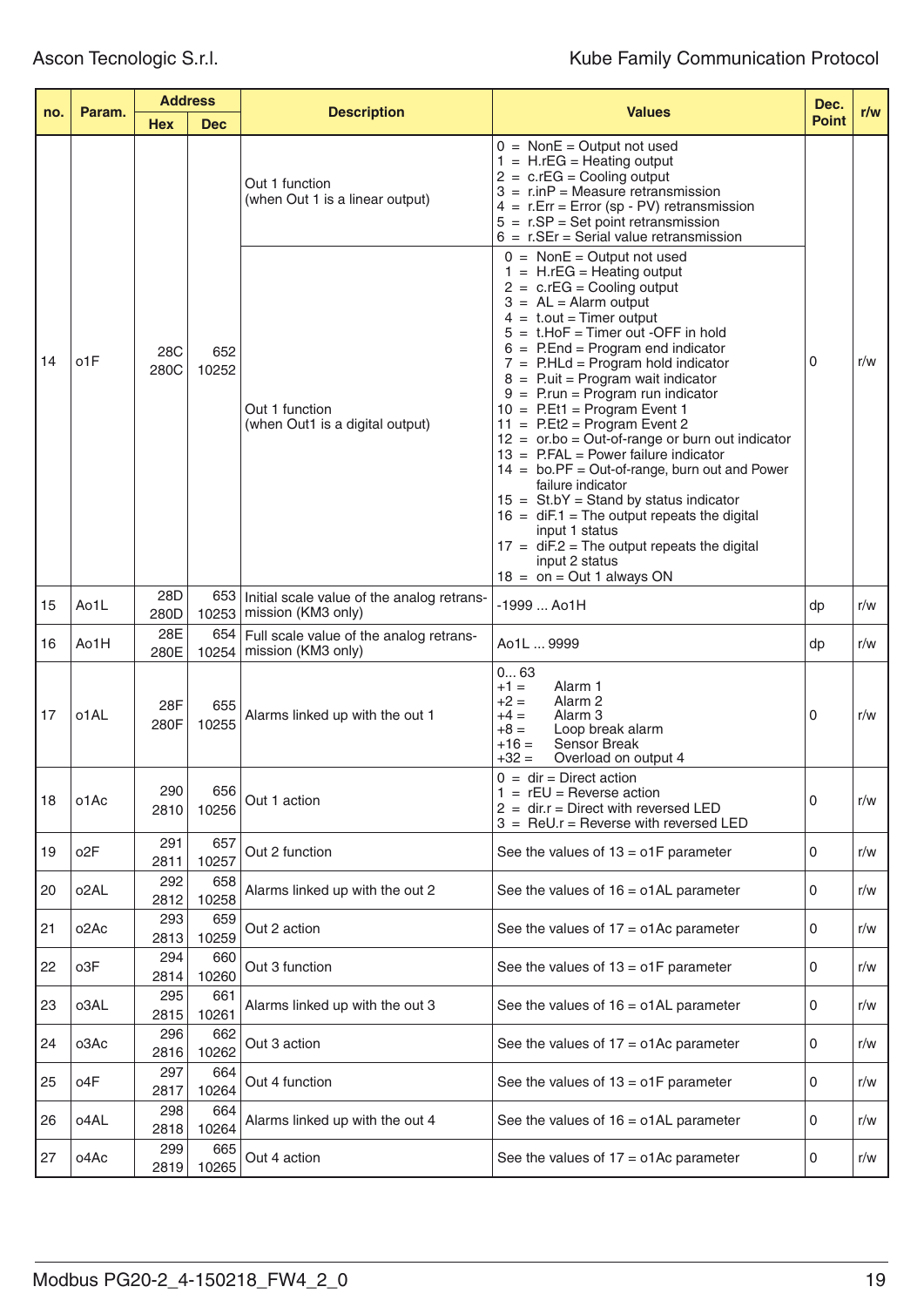# **5.4.3 AL1 group**

| no. | Param.            |             | <b>Address</b> | <b>Description</b>                                                                                                          | <b>Values</b>                                                                                                                                                                                                                                                                                                                                                                                                                                                                                    | Dec.         | r/w |
|-----|-------------------|-------------|----------------|-----------------------------------------------------------------------------------------------------------------------------|--------------------------------------------------------------------------------------------------------------------------------------------------------------------------------------------------------------------------------------------------------------------------------------------------------------------------------------------------------------------------------------------------------------------------------------------------------------------------------------------------|--------------|-----|
|     |                   | <b>Hex</b>  | <b>Dec</b>     |                                                                                                                             |                                                                                                                                                                                                                                                                                                                                                                                                                                                                                                  | <b>Point</b> |     |
| 28  | AL <sub>1t</sub>  | 29A<br>281A | 666<br>10266   | Alarm 1 type                                                                                                                | $0 = \text{non}E = \text{Alarm not used}$<br>$1 =$ LoAb = Absolute low alarm<br>$2 = HiAb = Absolute high alarm$<br>$3 = LHAo = Windows$ alarm in alarm outside the windows<br>$4 = LHAI = Windows alarm in alarm inside the windows$<br>5<br>$=$ SE.br = Sensor Break<br>$6 =$ LodE = Deviation low alarm (relative)<br>$7 = HidE = Deviation high alarm (relative)$<br>$8 = LHd0 = Relative band alarm in alarm out of the band$<br>$9 = L$ Hdi = Relative band alarm in alarm inside the band | $\Omega$     | r/w |
| 29  | Ab1               | 29B<br>281B | 667<br>10267   | Alarm 1 function                                                                                                            | 015<br>$+1$ = Not active at power up<br>$+2$ = Latched alarm (manual reset)<br>$+4$ = Acknowledgeable alarm<br>$+8$ = Relative alarm not active at set point change                                                                                                                                                                                                                                                                                                                              | 0            | r/w |
| 30  | AL <sub>1</sub> L | 29C<br>281C | 668<br>10268   | - For High and low alarms, it is the<br>low limit of the AL1 threshold;<br>- For band alarm, it is low alarm<br>threshold   | From -1999 to AL1H (E.U.)                                                                                                                                                                                                                                                                                                                                                                                                                                                                        | dP           | r/w |
| 31  | AL <sub>1</sub> H | 29D<br>281D | 669<br>10269   | - For High and low alarms, it is the<br>high limit of the AL1 threshold;<br>- For band alarm, it is high alarm<br>threshold | From AL1L to 9999 (E.U.)                                                                                                                                                                                                                                                                                                                                                                                                                                                                         | dP           | r/w |
| 32  | AL <sub>1</sub>   | 29E<br>281E | 670<br>10270   | AL1 threshold                                                                                                               | From AL1L to AL1H (E.U.)                                                                                                                                                                                                                                                                                                                                                                                                                                                                         | dP           | r/w |
| 33  | HAL1              | 29F<br>281F | 671<br>10271   | AL1 hysteresis                                                                                                              | 1 9999 (E.U.)                                                                                                                                                                                                                                                                                                                                                                                                                                                                                    | dP           | r/w |
| 34  | AL <sub>1d</sub>  | 2A0<br>2820 | 672<br>10272   | AL1 delay                                                                                                                   | From 0 (oFF) to 9999 (s)                                                                                                                                                                                                                                                                                                                                                                                                                                                                         | 0            | r/w |
| 35  | AL <sub>10</sub>  | 2A1<br>2821 |                | 673 Alarm 1 enabling during Stand-by<br>10273 mode and out of range conditions                                              | $0 =$ Alarm 1 disabled during Stand by and out of range<br>$=$ Alarm 1 enabled in stand by mode<br>$2 =$ Alarm 1 enabled in out of range condition<br>$3 =$ Alarm 1 enabled in stand by mode and in over range<br>condition                                                                                                                                                                                                                                                                      | 0            | r/w |

# **5.4.4 AL2 group**

|     |                   |                         | <b>Address</b> |                                                                                                                             |                                                                                                                                                                                                                                                                                                                                                                                                                                                                                               | Dec.         |     |
|-----|-------------------|-------------------------|----------------|-----------------------------------------------------------------------------------------------------------------------------|-----------------------------------------------------------------------------------------------------------------------------------------------------------------------------------------------------------------------------------------------------------------------------------------------------------------------------------------------------------------------------------------------------------------------------------------------------------------------------------------------|--------------|-----|
| no. | Param.            | <b>Hex</b>              | <b>Dec</b>     | <b>Description</b>                                                                                                          | <b>Values</b>                                                                                                                                                                                                                                                                                                                                                                                                                                                                                 | <b>Point</b> | r/w |
| 36  | AL <sub>2t</sub>  | 2A2<br>2822             | 674<br>10274   | Alarm 2 type                                                                                                                | $0 = \text{non}E = \text{Alarm not used}$<br>$=$ LoAb = Absolute low alarm<br>$2 = HiAb = Absolute high alarm$<br>$3 = LHAo = Windows$ alarm in alarm outside the windows<br>$= LHAI = Windows$ alarm in alarm inside the windows<br>4<br>5<br>$=$ SE.br = Sensor Break<br>$6 =$ LodE = Deviation low alarm (relative)<br>$=$ HidE = Deviation high alarm (relative)<br>$=$ LHdo = Relative band alarm in alarm out of the band<br>$9 = L$ Hdi = Relative band alarm in alarm inside the band | $\Omega$     | r/w |
| 37  | Ab <sub>2</sub>   | 2A3<br>2823             | 675<br>10275   | Alarm 2 function                                                                                                            | 015<br>$+1$ = Not active at power up<br>$+2$ = Latched alarm (manual reset)<br>$+4$ = Acknowledgeable alarm<br>$+8$ = Relative alarm not active at set point change                                                                                                                                                                                                                                                                                                                           | 0            | r/w |
| 38  | AL <sub>2</sub> L | 2A4<br>2824             | 676<br>10276   | - For High and low alarms, it is the<br>low limit of the AL2 threshold;<br>- For band alarm, it is low alarm<br>threshold   | From -1999 to AL2H $(E.U.)$                                                                                                                                                                                                                                                                                                                                                                                                                                                                   | dP           | r/w |
| 39  | AL <sub>2</sub> H | 2A <sub>5</sub><br>2825 | 677<br>10277   | - For High and low alarms, it is the<br>high limit of the AL2 threshold;<br>- For band alarm, it is high alarm<br>threshold | From AL2L to 9999 (E.U.)                                                                                                                                                                                                                                                                                                                                                                                                                                                                      | dP           | r/w |
| 40  | AL <sub>2</sub>   | 2A6<br>2826             | 678<br>10278   | AL2 threshold                                                                                                               | From AL2L to AL2H (E.U.)                                                                                                                                                                                                                                                                                                                                                                                                                                                                      | dP           | r/w |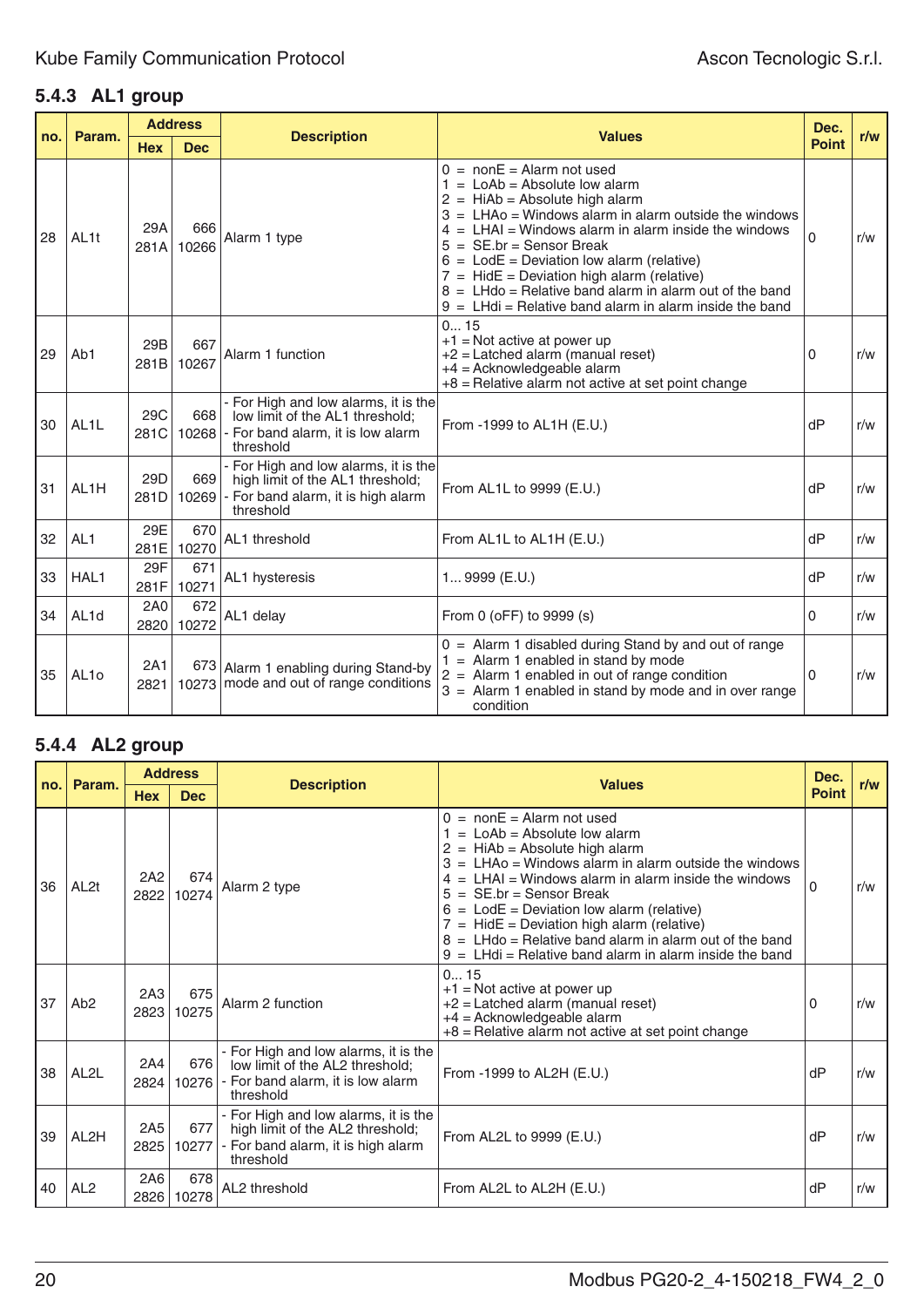# Ascon Tecnologic S.r.l. **Ascon Tecnologic S.r.l. Kube Family Communication Protocol**

|     | Param.           | <b>Address</b> |              |                                                                            |                                                                                                                                                                                                                                | Dec.         | r/w |
|-----|------------------|----------------|--------------|----------------------------------------------------------------------------|--------------------------------------------------------------------------------------------------------------------------------------------------------------------------------------------------------------------------------|--------------|-----|
| no. |                  | <b>Hex</b>     | <b>Dec</b>   | <b>Description</b>                                                         | <b>Values</b>                                                                                                                                                                                                                  | <b>Point</b> |     |
| 41  | HAL <sub>2</sub> | 2A7<br>2827    | 679<br>10279 | AL2 hysteresis                                                             | 1 9999 (E.U.)                                                                                                                                                                                                                  | dP           | r/w |
| 42  | AL <sub>2d</sub> | 2A8<br>2828    | 680<br>10280 | AL2 delay                                                                  | From 0 (oFF) to 9999 (s)                                                                                                                                                                                                       | U            | r/w |
| 43  | AL <sub>20</sub> | 2A9<br>2829    | 681          | Alarm 2 enabling during Stand-by<br>10281 mode and out of range conditions | $0 =$ Alarm 2 disabled during Stand by and out of range<br>$=$ Alarm 2 enabled in stand by mode<br>$2 =$ Alarm 2 enabled in out of range condition<br>$=$ Alarm 2 enabled in stand by mode and in over range<br>3<br>condition | 0            | r/w |

# **5.4.5 AL3 group**

| no. | Param.           |                         | <b>Address</b> | <b>Description</b>                                                                                                          | <b>Values</b>                                                                                                                                                                                                                                                                                                                                                                                                                                                                                                                         | Dec.         | r/w |
|-----|------------------|-------------------------|----------------|-----------------------------------------------------------------------------------------------------------------------------|---------------------------------------------------------------------------------------------------------------------------------------------------------------------------------------------------------------------------------------------------------------------------------------------------------------------------------------------------------------------------------------------------------------------------------------------------------------------------------------------------------------------------------------|--------------|-----|
|     |                  | <b>Hex</b>              | <b>Dec</b>     |                                                                                                                             |                                                                                                                                                                                                                                                                                                                                                                                                                                                                                                                                       | <b>Point</b> |     |
| 44  | AL3t             | 2AA<br>282A             | 682<br>10282   | Alarm 3 type                                                                                                                | $0 = \text{non}E = \text{Alarm not used}$<br>$1 =$ LoAb = Absolute low alarm<br>$2 = HiAb = Absolute high alarm$<br>$3 = LHAo = Windows alarm in alarm outside the$<br>windows<br>$4 = LHAI = Windows alarm in alarm inside the windows$<br>$5 = \mathsf{SE}.\mathsf{br} = \mathsf{Sensor}\,\mathsf{Break}$<br>$6 =$ LodE = Deviation low alarm (relative)<br>$7 = HidE = Deviation high alarm (relative)$<br>$8 = LHd0 = Relative band alarm in alarm out of the band$<br>$9 = L$ Hdi = Relative band alarm in alarm inside the band | 0            | r/w |
| 45  | Ab <sub>3</sub>  | 2AB<br>282B             | 683<br>10283   | Alarm 3 function                                                                                                            | 015<br>$+1$ = Not active at power up<br>$+2$ = Latched alarm (manual reset)<br>$+4$ = Acknowledgeable alarm<br>$+8$ = Relative alarm not active at set point change                                                                                                                                                                                                                                                                                                                                                                   | 0            | r/w |
| 46  | AL3L             | 2AC<br>282C             | 684<br>10284   | - For High and low alarms, it is the<br>low limit of the AL3 threshold;<br>- For band alarm, it is low alarm<br>threshold   | From -1999 to AL3H (E.U.)                                                                                                                                                                                                                                                                                                                                                                                                                                                                                                             | dP           | r/w |
| 47  | AL3H             | 2AD<br>282D             | 685<br>10285   | - For High and low alarms, it is the<br>high limit of the AL3 threshold;<br>- For band alarm, it is high alarm<br>threshold | From AL3L to 9999 (E.U.)                                                                                                                                                                                                                                                                                                                                                                                                                                                                                                              | dP           | r/w |
| 48  | AL <sub>3</sub>  | 2AE<br>282E             | 686<br>10286   | AL3 threshold                                                                                                               | From AL3L to AL3H (E.U.)                                                                                                                                                                                                                                                                                                                                                                                                                                                                                                              | dP           | r/w |
| 49  | HAL <sub>3</sub> | 2AF<br>282F             | 687<br>10287   | AL3 hysteresis                                                                                                              | 1 9999 (E.U.)                                                                                                                                                                                                                                                                                                                                                                                                                                                                                                                         | dP           | r/w |
| 50  | AL3d             | 2B <sub>0</sub><br>2830 | 688<br>10288   | AL3 delay                                                                                                                   | From 0 (oFF) to 9999 (s)                                                                                                                                                                                                                                                                                                                                                                                                                                                                                                              | 0            | r/w |
| 51  | AL <sub>30</sub> | 2B1<br>2831             |                | 689 Alarm 3 enabling during Stand-by<br>10289 mode and out of range conditions                                              | $0 =$ Alarm 3 disabled during Stand by and out of range<br>$1 =$ Alarm 3 enabled in stand by mode<br>$2 =$ Alarm 3 enabled in out of range condition<br>$3 =$ Alarm 3 enabled in stand by mode and in over range<br>condition                                                                                                                                                                                                                                                                                                         | 0            | r/w |

# **5.4.6 LBA group - Loop Break Alarm Parameters**

|     | Param. |                         |              | <b>Address</b><br><b>Description</b>        | <b>Values</b>                                                                                                | Dec.         | r/w |
|-----|--------|-------------------------|--------------|---------------------------------------------|--------------------------------------------------------------------------------------------------------------|--------------|-----|
| no. |        | <b>Hex</b>              | <b>Dec</b>   |                                             |                                                                                                              | <b>Point</b> |     |
| 52  | LbAt   | 2B <sub>2</sub><br>2832 | 690<br>10290 | LBA time                                    | From 0 (oFF) to 9999 (s)                                                                                     | U            |     |
| 53  | LbSt   | 2B3<br>2833             | 691<br>10291 | Delta measure used by LBA during Soft start | From 0 (oFF) to 9999 (E.U.)                                                                                  | dP           |     |
| 54  | LbAS   | 2B4<br>2834             | 692<br>10292 | Delta measure used by LBA                   | 19999 (E.U.)                                                                                                 | dP           |     |
| 55  | LbcA   | 2B <sub>5</sub><br>2835 | 693<br>10293 | Condition for LBA enabling                  | $0 = uP =$ Active when Pout = 100%<br>$=$ dn = Active when Pout = -100%<br>$2 =$ both = Active in both cases |              |     |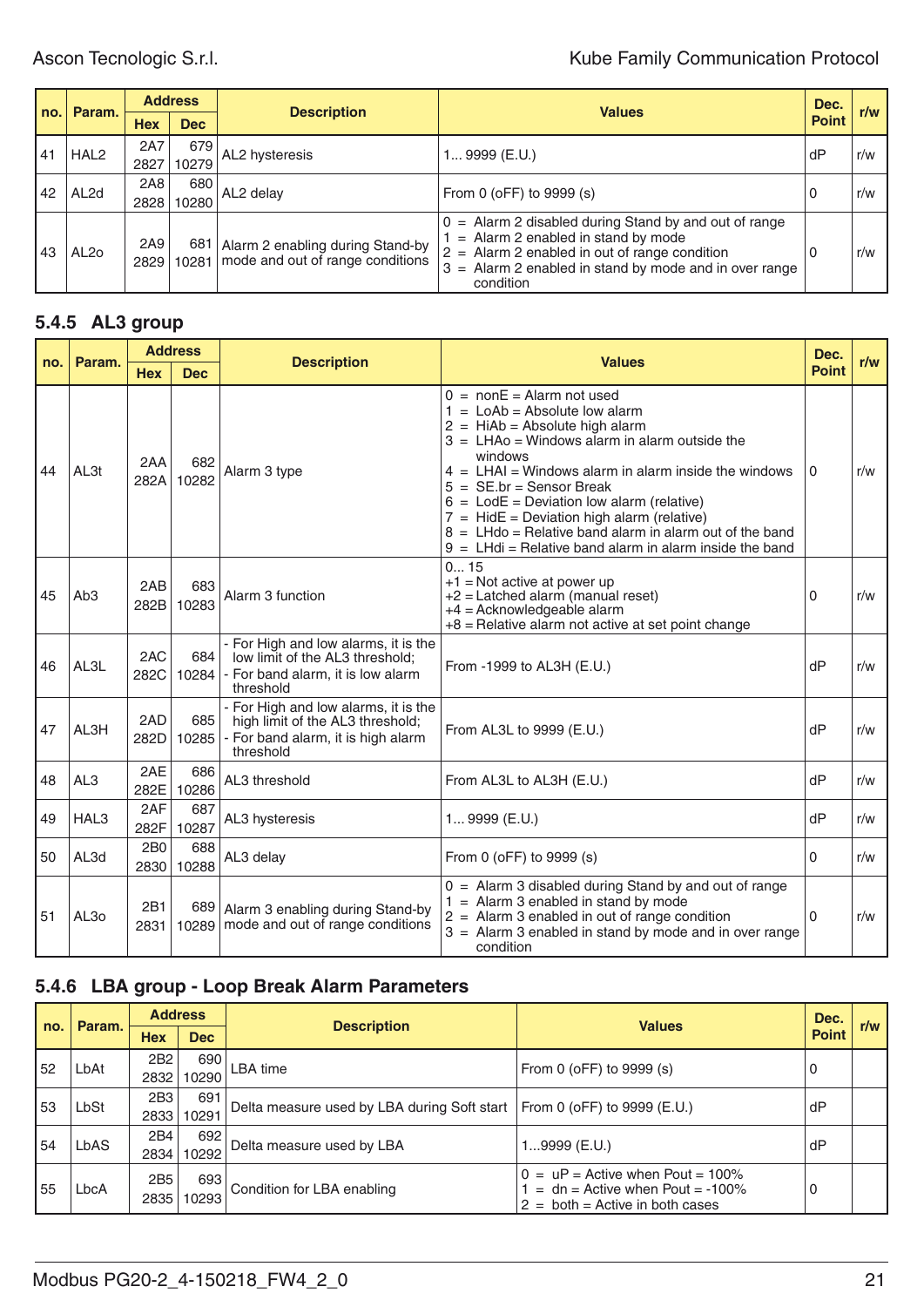# **5.4.7 rEG group - Control Parameters**

|     | Param.      | <b>Address</b>          |              | <b>Description</b>                                | <b>Values</b>                                                                                                                                                                                                                                                                                                                                                                                                                                                                                                                                                                                                                                                                                                                                                                                                                                                 | Dec.           | r/w |
|-----|-------------|-------------------------|--------------|---------------------------------------------------|---------------------------------------------------------------------------------------------------------------------------------------------------------------------------------------------------------------------------------------------------------------------------------------------------------------------------------------------------------------------------------------------------------------------------------------------------------------------------------------------------------------------------------------------------------------------------------------------------------------------------------------------------------------------------------------------------------------------------------------------------------------------------------------------------------------------------------------------------------------|----------------|-----|
| no. |             | <b>Hex</b>              | <b>Dec</b>   |                                                   |                                                                                                                                                                                                                                                                                                                                                                                                                                                                                                                                                                                                                                                                                                                                                                                                                                                               | <b>Point</b>   |     |
| 56  | cont        | 2B6<br>2836             | 694<br>10294 | Control type                                      | $0 =$ Pid = PID (heat and/or)<br>$1 = On.FA = ON/OFF$ asymmetric hysteresis<br>$2 = On.FS = ON/OFF$ symmetric hysteresis<br>3 = nr = Heat/Cool ON/OFF control with neutral zone<br>$4 = 3Pt =$ Servomotor control (available only when<br>Output 2 and Output 3 have been ordered as "M")                                                                                                                                                                                                                                                                                                                                                                                                                                                                                                                                                                     | 0              | r/w |
| 57  | Auto        | 2B7<br>2837             | 695<br>10295 | Autotuning selection                              | -4 = Oscillating auto-tune with automaticrestart<br>at power up and after all point change<br>-3 = Oscillating auto-tune with manual start<br>$-2$ = Oscillating -tune with auto-matic start at the first<br>power up only<br>-1 = Oscillating auto-tune with auto-matic restart<br>at every power up<br>$0 = Not used$<br>$1 =$ Fast auto tuning with automatic restart at every<br>power up<br>$2 =$ Fast auto-tune with automatic start the first<br>power up only<br>$3 = FAST$ auto-tune with manual start<br>$4 = FAST$ auto-tune with automatic restart<br>at power up and after a set point change<br>$5$ = Evo-tune with automatic restart at every power up<br>$6 =$ Evo-tune with automatic start the first power up only<br>$7$ = Evo-tune with manual start<br>$8$ = Evo-tune with automatic restart at power up<br>and after a set point change | 0              | r/w |
| 58  | Aut.r       | 2B8<br>2838             | 696<br>10296 | Manual start of the Autotuning                    | $0 =$ oFF = Autotuning Not active<br>$1 = \text{on} =$ Autotuning Active                                                                                                                                                                                                                                                                                                                                                                                                                                                                                                                                                                                                                                                                                                                                                                                      | 0              | r/w |
| 59  | <b>SELF</b> | 2B9<br>2839             | 697<br>10297 | Self tuning enabling                              | $0 = no$ = The instrument does not perform the self-tuning<br>$1 = \text{YES} = \text{The instrument}$ is performing the self-tuning                                                                                                                                                                                                                                                                                                                                                                                                                                                                                                                                                                                                                                                                                                                          | $\overline{0}$ | r/w |
| 60  | <b>HSEt</b> | 2BA<br>283A             | 698<br>10298 | Hysteresis of the ON/OFF control                  | $09999$ (E.U.)                                                                                                                                                                                                                                                                                                                                                                                                                                                                                                                                                                                                                                                                                                                                                                                                                                                | dP             |     |
| 61  | cPdt        | 2BB<br>283B             | 699<br>10299 | Time for compressor protection                    | From 0 (oFF) to 9999 (s)                                                                                                                                                                                                                                                                                                                                                                                                                                                                                                                                                                                                                                                                                                                                                                                                                                      | 0              | r/w |
| 62  | Pb          | 2BC<br>283C             | 700<br>10300 | Proportional band                                 | $19999$ (E.U.)                                                                                                                                                                                                                                                                                                                                                                                                                                                                                                                                                                                                                                                                                                                                                                                                                                                | dP             |     |
| 63  | ti          | 2BD<br>283D             | 701<br>10301 | Integral time                                     | From 0 (oFF) to 9999 (s)                                                                                                                                                                                                                                                                                                                                                                                                                                                                                                                                                                                                                                                                                                                                                                                                                                      | 0              | r/w |
| 64  | td          | 2BE<br>283E             | 702<br>10302 | Derivative time                                   | From 0 (oFF) to 9999 (s)                                                                                                                                                                                                                                                                                                                                                                                                                                                                                                                                                                                                                                                                                                                                                                                                                                      | 0              | r/w |
| 65  | Fuoc        | 2BF<br>283F             | 703<br>10303 | Fuzzy overshoot control                           | 0200                                                                                                                                                                                                                                                                                                                                                                                                                                                                                                                                                                                                                                                                                                                                                                                                                                                          | 2              | r/w |
| 66  | tcH         | 2C <sub>0</sub><br>2840 | 704<br>10304 | Heating output cycle time                         | $10 1300$ (s)                                                                                                                                                                                                                                                                                                                                                                                                                                                                                                                                                                                                                                                                                                                                                                                                                                                 | 1              | r/w |
| 67  | rcG         | 2C1<br>2841             | 705<br>10305 | Power ratio between heating<br>and cooling action | 19999                                                                                                                                                                                                                                                                                                                                                                                                                                                                                                                                                                                                                                                                                                                                                                                                                                                         | 2              | r/w |
| 68  | tcc         | 2C <sub>2</sub><br>2842 | 706<br>10306 | Cooling output cycle time                         | $1 1300$ (s)                                                                                                                                                                                                                                                                                                                                                                                                                                                                                                                                                                                                                                                                                                                                                                                                                                                  | 1              | r/w |
| 69  | rS          | 2C <sub>3</sub><br>2843 | 707<br>10307 | Manual reset (Integral pre-load)                  | $-1000+1000$ (%)                                                                                                                                                                                                                                                                                                                                                                                                                                                                                                                                                                                                                                                                                                                                                                                                                                              | 1              | r/w |
| 70  | Str.t       | <b>2C4</b><br>2844      | 708<br>10308 | Servomotor stroke time                            | 51000 seconds                                                                                                                                                                                                                                                                                                                                                                                                                                                                                                                                                                                                                                                                                                                                                                                                                                                 | 0              | r/w |
| 71  | db.S        | <b>2C5</b><br>2845      | 709<br>10309 | Servomotor dead band                              | 0100%                                                                                                                                                                                                                                                                                                                                                                                                                                                                                                                                                                                                                                                                                                                                                                                                                                                         | 1              | r/w |
| 72  | od          | 2C6<br>2846             | 710<br>10310 | Delay at power up                                 | From 0.00 (oFF) to 9959 (hh.mm)                                                                                                                                                                                                                                                                                                                                                                                                                                                                                                                                                                                                                                                                                                                                                                                                                               | 2              | r/w |
| 73  | St.P        | <b>2C7</b><br>2847      | 711<br>10311 | Maximum power output used<br>during soft start    | $-100100$ (%)                                                                                                                                                                                                                                                                                                                                                                                                                                                                                                                                                                                                                                                                                                                                                                                                                                                 | 0              | r/w |
| 74  | <b>SSt</b>  | 2C8<br>2848             | 712<br>10312 | Soft start time                                   | $-0$ (oFF) 800 = inF (h.mm)                                                                                                                                                                                                                                                                                                                                                                                                                                                                                                                                                                                                                                                                                                                                                                                                                                   | 2              | r/w |
| 75  | SS.tH       | 2C9<br>2849             | 713<br>10313 | Threshold for soft start disabling                | $-2000 = (oFF)9999 (E.U.)$                                                                                                                                                                                                                                                                                                                                                                                                                                                                                                                                                                                                                                                                                                                                                                                                                                    | dP             | r/w |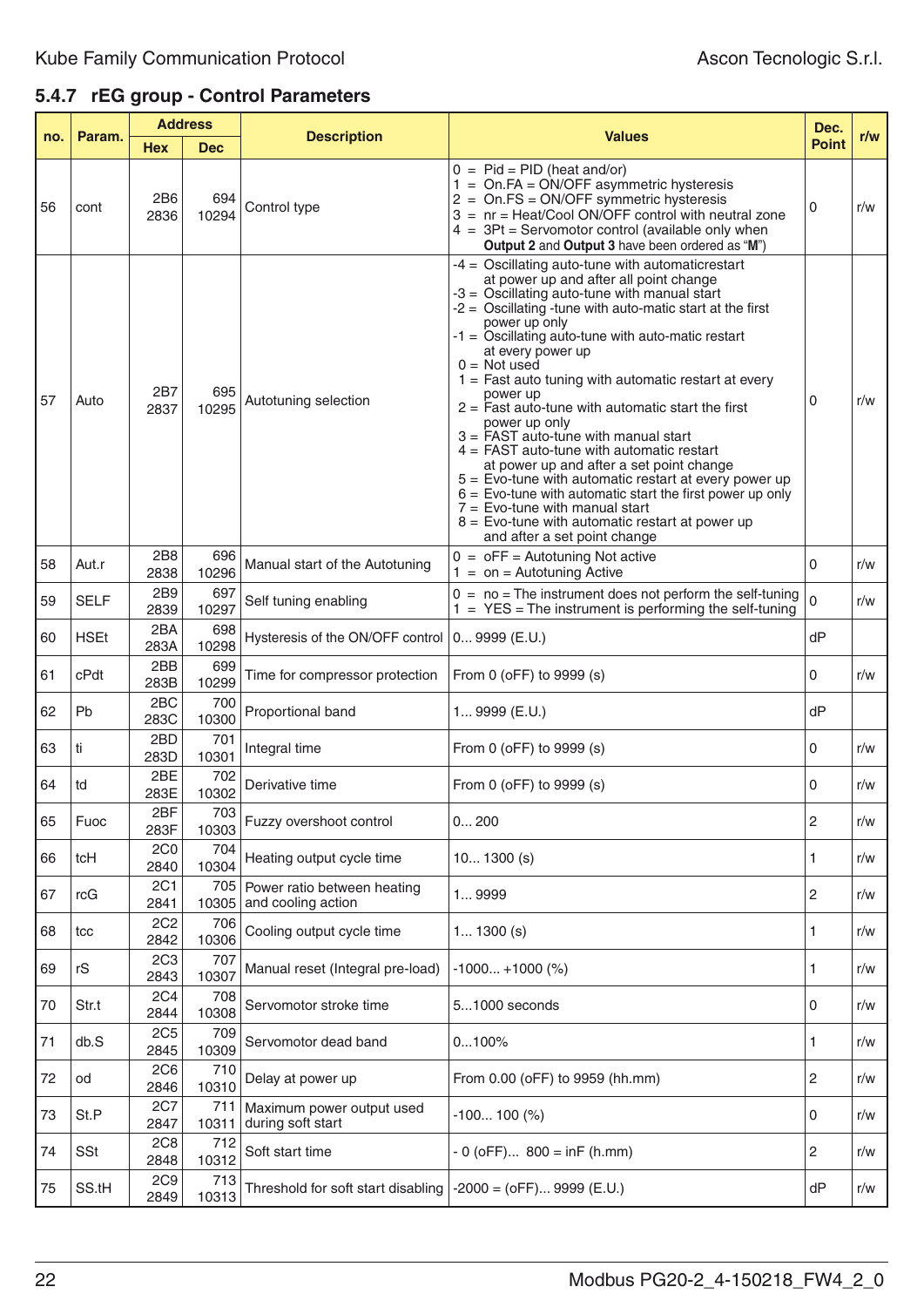### **5.4.8 SP group - Set point parameters**

| no. | Param.          | <b>Address</b>          |              |                                                                  |                                                                                                                                                                                                                                                                                                                                      | Dec.         |     |
|-----|-----------------|-------------------------|--------------|------------------------------------------------------------------|--------------------------------------------------------------------------------------------------------------------------------------------------------------------------------------------------------------------------------------------------------------------------------------------------------------------------------------|--------------|-----|
|     |                 | <b>Hex</b>              | <b>Dec</b>   | <b>Description</b>                                               | <b>Values</b>                                                                                                                                                                                                                                                                                                                        | <b>Point</b> | r/w |
| 76  | nSP             | 2CA<br>284A             | 2CA<br>284A  | Number of used set points                                        | 14                                                                                                                                                                                                                                                                                                                                   | 0            | r/w |
| 77  | <b>SPLL</b>     | 2CB<br>284B             | 715<br>10315 | Minimum set point value                                          | From -1999 to SPHL                                                                                                                                                                                                                                                                                                                   | dP           | r/w |
| 78  | <b>SPHL</b>     | 2CC<br>284C             | 716<br>10316 | Maximum set point value                                          | From SPLL to 9999                                                                                                                                                                                                                                                                                                                    | dP           | r/w |
| 79  | <b>SP</b>       | 2CD<br>284D             | 717<br>10317 | Set point 1                                                      | From SPLL to SPLH                                                                                                                                                                                                                                                                                                                    | dP           | r/w |
| 80  | SP <sub>2</sub> | 2CE<br>284E             | 718<br>10318 | Set point 2                                                      | From SPLL to SPLH                                                                                                                                                                                                                                                                                                                    | dP           | r/w |
| 81  | SP <sub>3</sub> | 2CF<br>284F             | 719<br>10319 | Set point 3                                                      | From SPLL to SPLH                                                                                                                                                                                                                                                                                                                    | dP           | r/w |
| 82  | SP <sub>4</sub> | 2D <sub>0</sub><br>2850 | 720<br>10320 | Set point 4                                                      | From SPLL to SPLH                                                                                                                                                                                                                                                                                                                    | dP           | r/w |
| 83  | A.SP            | 2D1<br>2851             | 721<br>10321 | Selection of the active set point                                | $0 = SP$<br>$1 = SP2$<br>$2 = SP3$<br>$3 = SP4$                                                                                                                                                                                                                                                                                      | 0            | r/w |
| 84  | SP.rt           | 2D2<br>2852             | 722<br>10322 | Remote set point type                                            | $0 = RSP = The value coming from serial link is used as$<br>remote set point<br>$1 = \text{trin} = \text{The value will be added to the local set}$<br>point selected by A.SP and the sum becomes the<br>operative set point<br>$2 =$ PErc = The value will be scaled on the input range<br>and this value will be used as remote SP | 0            | r/w |
| 85  | <b>SPLr</b>     | 2D3<br>2853             | 723<br>10323 | Local/remote set point selection                                 | $0 =$ Loc = local<br>$1 = rEn = remote$                                                                                                                                                                                                                                                                                              | 0            | r/w |
| 86  | SP.u            | 2D4<br>2854             | 724<br>10324 | Rate of rise for <b>POSITIVE</b> set<br>point change (ramp UP)   | 0.01 99.99 (in F) Eng. units per minute                                                                                                                                                                                                                                                                                              | 2            | r/w |
| 87  | SP.d            | 2D <sub>5</sub><br>2855 | 725<br>10325 | Rate of rise for <b>NEGATIVE</b> set<br>point change (ramp DOWN) | 0.01 99.99 (in F) Eng. units per minute                                                                                                                                                                                                                                                                                              | 2            | r/w |

#### **5.4.9 TIN group - Timer function parameters**

|     |        |                         | <b>Address</b>                                                  |                               | <b>Values</b>                                                                                                                                                                                                                                                               | Dec.         |     |
|-----|--------|-------------------------|-----------------------------------------------------------------|-------------------------------|-----------------------------------------------------------------------------------------------------------------------------------------------------------------------------------------------------------------------------------------------------------------------------|--------------|-----|
| no. | Param. | <b>Hex</b>              | <b>Dec</b>                                                      | <b>Description</b>            |                                                                                                                                                                                                                                                                             | <b>Point</b> | r/w |
| 88  | tr.F   | 2D <sub>6</sub><br>2856 | 726  <br>10326                                                  | Independent timer<br>function | $0 = \text{NonE} = \text{Timer not used}$<br>$=$ i.d.A = Delayed start timer<br>$2 = i.uP.d = Delayed start at power up$<br>$3 = i.d.d = Feed-through timer$<br>$4 = i.P.L = Asymmetrical oscillator with start OFF$<br>$5 = i.L.P = Asymmetrical oscillator with start ON$ | 0            | r/w |
| 89  | tr.u   | 2D7<br>2857             | 727<br>10327                                                    | Timer unit                    | $0 = h h.nn =$ Hours and minutes<br>$=$ nn.SS = Minutes and seconds<br>$2 = SSS.d = Second$ and tenth of seconds                                                                                                                                                            | 0            | r/w |
| 90  | tr.t1  | 2D <sub>8</sub>         | 728                                                             | Time 1                        | When tr.u = 0: 1 9959 (hh.mm)<br>When tr.u = 1: 1 9959 (mm.ss)                                                                                                                                                                                                              | 2            | r/w |
|     |        | 2858                    | 10328                                                           |                               | When $tr.u = 2: 19959$ (tenth of seconds)                                                                                                                                                                                                                                   |              |     |
| 91  | tr.t2  | 2D9                     | 729                                                             | Time 2                        | When tr.u = 0: From 0 (oFF) to 9959 (inF) (hh.mm)<br>When tr.u = 1: From 0 (oFF) to 9959 (inF) (mm.ss)                                                                                                                                                                      | 2            | r/w |
|     |        | 2859<br>10329           | When tr.u = 2: From 0000 (oFF) to 9959 (inF) (tenth of seconds) |                               |                                                                                                                                                                                                                                                                             |              |     |
| 92  | tr.St  | 2DA<br>285A             | 730<br>10330                                                    | <b>Timer status</b>           | $0 = rES = Timer reset$<br>$=$ run = Timer run<br>$2 =$ HoLd = Timer hold                                                                                                                                                                                                   | 0            | r/w |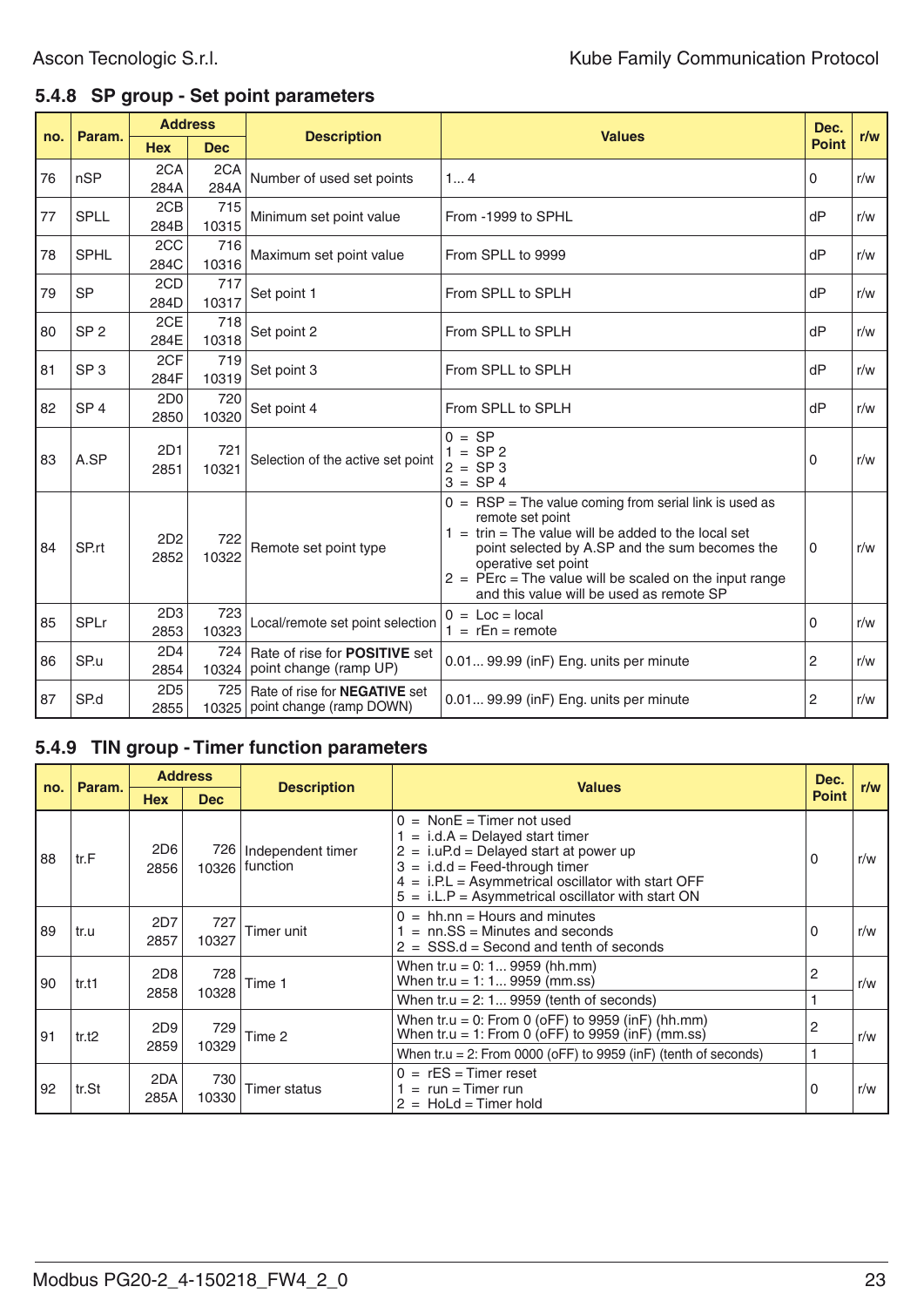# **5.4.10 PRG group - Programmer function parameters**

|     |                   | <b>Address</b><br>Param. |              |                                                             | <b>Values</b>                                                                                                                                                                                                                                                                      |              | r/w |
|-----|-------------------|--------------------------|--------------|-------------------------------------------------------------|------------------------------------------------------------------------------------------------------------------------------------------------------------------------------------------------------------------------------------------------------------------------------------|--------------|-----|
| no. |                   | <b>Hex</b>               | <b>Dec</b>   | <b>Description</b>                                          |                                                                                                                                                                                                                                                                                    | <b>Point</b> |     |
| 93  | Pr.F              | 2DB<br>285B              | 731<br>10331 | Program action at power up                                  | $0 = \text{non}E = \text{Programmer not used}$<br>$1 = S.uP.d = Start at power up with a first step in stand-by$<br>$2 = S.uP.S = Start at power up$<br>$3 = u$ .diG = Start at Run command detection only<br>$4 = u.dG.d = Start at Run command with a first step in$<br>stand-by | 0            | r/w |
| 94  | Pr.u              | 2DC<br>285C              | 732<br>10332 | Engineering unit of the soaks                               | $0 = hh.nn = Hours$ and minutes<br>$1 = nn.SS = Minutes$ and seconds                                                                                                                                                                                                               | 0            | r/w |
| 95  | Pr.E              | 2DD<br>285D              | 733<br>10333 | Instrument behaviour at the<br>end of the program execution | $0 = \text{cnt} = \text{Continue}$<br>$1 = A.SP = Go$ to the set point selected by A.SP<br>$2 = St.by = Go to stand-by mode$                                                                                                                                                       | 0            | r/w |
| 96  | Pr.Et             | 2DE<br>285E              | 734<br>10334 | Time of the end program<br>indication                       | From 0 (oFF) to 9959 (inF) minutes and seconds                                                                                                                                                                                                                                     | 2            | r/w |
| 97  | Pr.S1             | 2DF<br>285F              | 735<br>10335 | Set point of the first soak                                 | From SPLL to SPHL<br>-8000 Program End                                                                                                                                                                                                                                             | dP           | r/w |
| 98  | Pr.G1             | 2E0<br>2860              | 736<br>10336 | Gradient of the first ramp                                  | 1 10000 (inF = Step transfer) Engineering Unit/minute                                                                                                                                                                                                                              | 1            | r/w |
| 99  | Pr.t1             | 2E1<br>2861              | 737<br>10337 | Time of the 1 <sup>st</sup> soak                            | 0 9959 (hh.mm or mm.ss)                                                                                                                                                                                                                                                            | 2            | r/w |
| 100 | Pr.b1             | 2E2<br>2862              | 738<br>10338 | Wait band of the 1 <sup>st</sup> soak                       | 0 (oFF) to 9999 (E.U.)                                                                                                                                                                                                                                                             | 0            | r/w |
| 101 | Pr.E1             | 2E3<br>2863              | 739<br>10339 | Events of the 1 <sup>st</sup> group                         | 00001111                                                                                                                                                                                                                                                                           | 2            | r/w |
| 102 | Pr.S <sub>2</sub> | 2E4<br>2864              | 740<br>10340 | Set point of the 2 <sup>nd</sup> soak                       | From SPLL to SPHL<br>-8000 Program End                                                                                                                                                                                                                                             | dP           | r/w |
| 103 | Pr.G <sub>2</sub> | 2E5<br>2865              | 741<br>10342 | Gradient of the 2 <sup>nd</sup> ramp                        | 1 10000 (inF = Step transfer) Engineering Unit/minute                                                                                                                                                                                                                              | 1            | r/w |
| 104 | Pr.t <sub>2</sub> | 2E6<br>2866              | 742<br>10342 | Time of the 2 <sup>nd</sup> soak                            | 0 9959 (hh.mm or mm.ss)                                                                                                                                                                                                                                                            | 2            | r/w |
| 105 | Pr.b <sub>2</sub> | 2E7<br>2867              | 743<br>10343 | Wait band of the 2 <sup>nd</sup> soak                       | 0 (oFF) to 9999 (E.U.)                                                                                                                                                                                                                                                             | 0            | r/w |
| 106 | Pr.E2             | 2E8<br>2868              | 744<br>10344 | Events of the 2 <sup>nd</sup> group                         | 00001111                                                                                                                                                                                                                                                                           | 2            | r/w |
| 107 | Pr.S <sub>3</sub> | 2E9<br>2869              | 745<br>10345 | Set point of the 3 <sup>rd</sup> soak                       | From SPLL to SPHL<br>-8000 Program End                                                                                                                                                                                                                                             | dP           | r/w |
| 108 | Pr.G3             | 2EA<br>286A              | 746<br>10346 | Gradient of the 3 <sup>rd</sup> ramp                        | 1 10000 (in F = Step transfer) Engineering Unit/minute                                                                                                                                                                                                                             | 1            | r/w |
| 109 | Pr.t3             | 2EB<br>286B              | 747<br>10347 | Time of the 3 <sup>rd</sup> soak                            | 0 9959 (hh.mm or mm.ss)                                                                                                                                                                                                                                                            | 2            | r/w |
|     | 110   $Pr.b3$     | 2EC<br>286C              | 748<br>10348 | Wait band of the 3 <sup>rd</sup> soak                       | 0 (oFF) to 9999 (E.U.)                                                                                                                                                                                                                                                             | 0            | r/w |
| 111 | Pr.E3             | 2ED<br>286D              | 749<br>10349 | Events of the 3rd group                                     | 00001111                                                                                                                                                                                                                                                                           | 2            | r/w |
|     | 112 Pr.S4         | 2EE<br>286E              | 750<br>10350 | Set point of the 4 <sup>th</sup> soak                       | From SPLL to SPHL<br>-8000 Program End                                                                                                                                                                                                                                             | dP           | r/w |
|     | 113   Pr.G4       | 2EF<br>286F              | 751<br>10351 | Gradient of the 4 <sup>th</sup> ramp                        | 1 10000 (in F = Step transfer) Engineering Unit/minute                                                                                                                                                                                                                             | 1            | r/w |
|     | 114   Pr.t4       | 2F <sub>0</sub><br>2870  | 752<br>10352 | Time of the 4 <sup>th</sup> soak                            | 0 9959 (hh.mm or mm.ss)                                                                                                                                                                                                                                                            | 2            | r/w |
|     | 115   $Pr.b4$     | 2F1<br>2871              | 753<br>10353 | Wait band of the 4 <sup>th</sup> soak                       | 0 (oFF) to 9999 (E.U.)                                                                                                                                                                                                                                                             | 0            | r/w |
|     | 116   Pr.E4       | 2F <sub>2</sub><br>2872  | 754<br>10354 | Events of the 4 <sup>th</sup> group                         | 00001111                                                                                                                                                                                                                                                                           | 2            | r/w |
|     | 117 $ Pr.S$ t     | 2F3<br>2873              | 755<br>10355 | Program status                                              | $0 = rES = Program reset$<br>$1 = run = Program start$<br>$2 = Hold = Program hold$                                                                                                                                                                                                | 0            | r/w |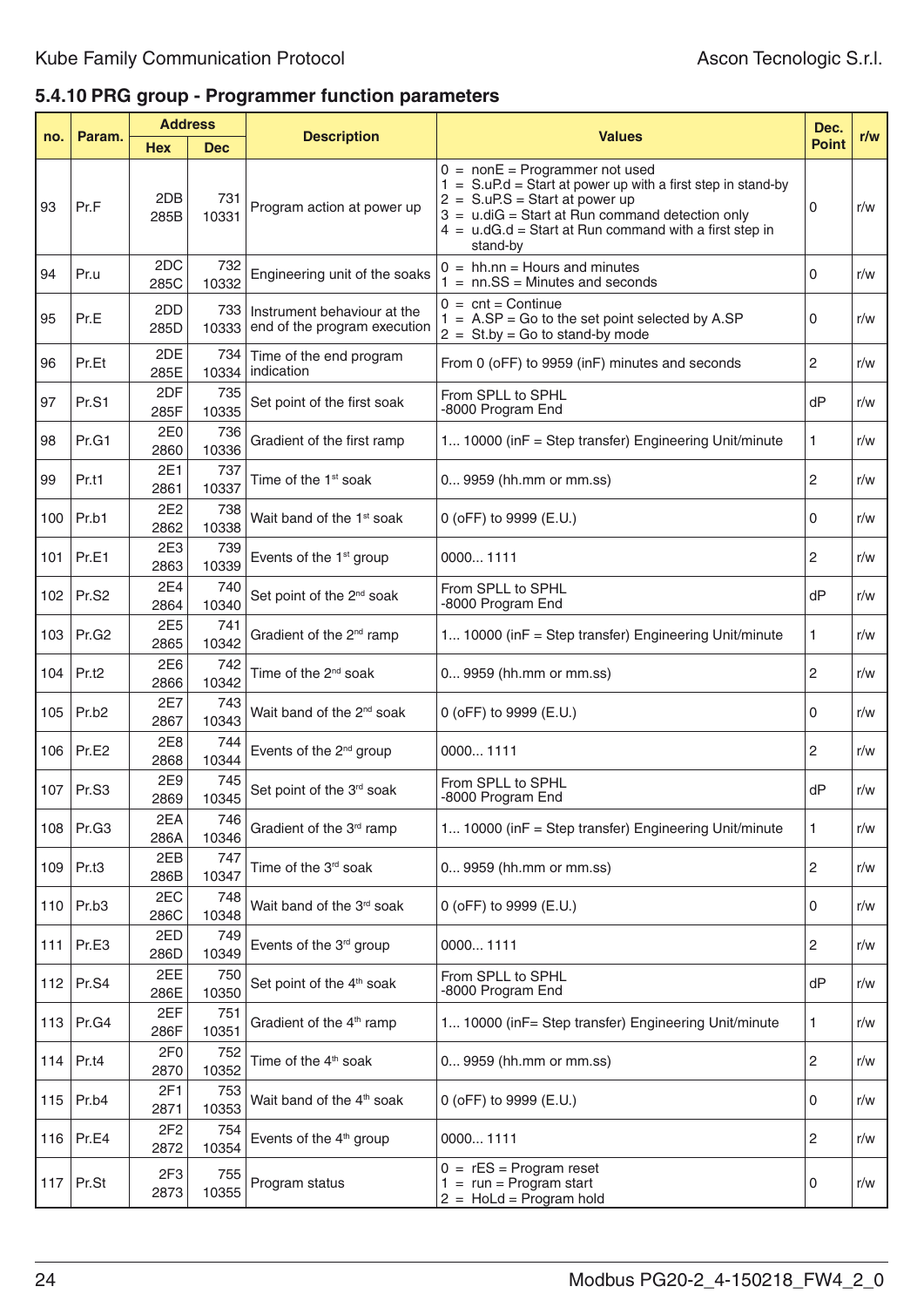# **5.4.11 PAn group - Operator HMI parameters**

|     | <b>Address</b>   |                         |                   |                                                         |                                                                                                                                                                                                                                                                                                                                                                                                                                                                                                                                                                                                                                                                                                                                                                                                                                                                                                                                                                                                                                                                                                                                                                                                                                                                                                                                                                                                                                                                                                                                                                                                                                                                                                                                                                                                                                                                                                                                                                                                                                                                           | Dec.         |     |
|-----|------------------|-------------------------|-------------------|---------------------------------------------------------|---------------------------------------------------------------------------------------------------------------------------------------------------------------------------------------------------------------------------------------------------------------------------------------------------------------------------------------------------------------------------------------------------------------------------------------------------------------------------------------------------------------------------------------------------------------------------------------------------------------------------------------------------------------------------------------------------------------------------------------------------------------------------------------------------------------------------------------------------------------------------------------------------------------------------------------------------------------------------------------------------------------------------------------------------------------------------------------------------------------------------------------------------------------------------------------------------------------------------------------------------------------------------------------------------------------------------------------------------------------------------------------------------------------------------------------------------------------------------------------------------------------------------------------------------------------------------------------------------------------------------------------------------------------------------------------------------------------------------------------------------------------------------------------------------------------------------------------------------------------------------------------------------------------------------------------------------------------------------------------------------------------------------------------------------------------------------|--------------|-----|
| no. | Param.           | <b>Hex</b>              | <b>Dec</b>        | <b>Description</b>                                      | <b>Values</b>                                                                                                                                                                                                                                                                                                                                                                                                                                                                                                                                                                                                                                                                                                                                                                                                                                                                                                                                                                                                                                                                                                                                                                                                                                                                                                                                                                                                                                                                                                                                                                                                                                                                                                                                                                                                                                                                                                                                                                                                                                                             | <b>Point</b> | r/w |
| 118 | PAS <sub>2</sub> | 2F4<br>2874             | 756<br>10356      | Level 2 password<br>(limited access<br>level)           | - oFF (Level 2 not protected by password)<br>- 1 200                                                                                                                                                                                                                                                                                                                                                                                                                                                                                                                                                                                                                                                                                                                                                                                                                                                                                                                                                                                                                                                                                                                                                                                                                                                                                                                                                                                                                                                                                                                                                                                                                                                                                                                                                                                                                                                                                                                                                                                                                      | 0            | r/w |
| 119 | PAS <sub>3</sub> | 2F <sub>5</sub><br>2875 | 757<br>10357      | Level 3 password<br>(complete con-<br>figuration level) | 3200                                                                                                                                                                                                                                                                                                                                                                                                                                                                                                                                                                                                                                                                                                                                                                                                                                                                                                                                                                                                                                                                                                                                                                                                                                                                                                                                                                                                                                                                                                                                                                                                                                                                                                                                                                                                                                                                                                                                                                                                                                                                      | 0            | r/w |
| 120 | <b>PAS4</b>      | 2F6                     | 758<br>2876 10358 | Level 4 password<br>(CODE configu-<br>ration level)     | 201400                                                                                                                                                                                                                                                                                                                                                                                                                                                                                                                                                                                                                                                                                                                                                                                                                                                                                                                                                                                                                                                                                                                                                                                                                                                                                                                                                                                                                                                                                                                                                                                                                                                                                                                                                                                                                                                                                                                                                                                                                                                                    | 0            | r/w |
| 121 | uSrb             | 2F7<br>2877             | 759<br>10359      | ඳා button<br>function during<br><b>RUN TIME</b>         | $0 = \text{non}E = \text{No function}$<br>$1 = \text{tunE} = \text{Auto-tune/self-tune enabling.}$ A single press (longer than 1<br>second) starts the auto-tune<br>$2 = oPLo = Manual mode$ .<br>The first pressure puts the instrument in manual mode (oPLo) while<br>a second one puts the instrument in Auto mode<br>$3 = AAC = Alarm reset$<br>$4 = ASi = Alarm$ acknowledge<br>$5 = chSP = Sequential set point selection$<br>$6 = St.$ by = Stand by mode. The first press puts the instrument in stand<br>by mode while a second one puts the instrument in Auto mode.<br>$7 = Str.t = Timer run/hold/reset$<br>$8 =$ P.run = Program run<br>$9 = P. rES = Program reset$<br>$10 = P.r.H.r = Program run/hold/reset$                                                                                                                                                                                                                                                                                                                                                                                                                                                                                                                                                                                                                                                                                                                                                                                                                                                                                                                                                                                                                                                                                                                                                                                                                                                                                                                                              | 0            | r/w |
|     | $122$ disp       | 2F <sub>8</sub>         |                   | 760   Display<br>2878   10360   management              | $0 = \text{nonE} = \text{Standard display}$<br>$1 = \text{Pou} = \text{Power output}$<br>$2 =$ SPF = Final set point<br>$3 = Spo = Operative set point$<br>$4 = AL1 = Alarm 1 threshold$<br>$5 = AL2 = Alarm 2 threshold$<br>$6 = AL3 = Alarm3 threshold$<br>$7$ = Pr.tu = - During a soak, the instrument shows the soak elapsed time;<br>- - During a ramp the display shows the operative set point.<br>At the end of the program execution, the instrument will show<br>"P.End" messages alternately with the measured value.<br>- - When no program is running, the instrument shows the<br>standard display<br>$8 = Pr$ .td = - During a soak, the instrument shows the soak remaining<br>time (count down).<br>- - During a ramp the display shows the operative set point.<br>At the end of the program execution, the instrument shows<br>"P.End" messages alternately with the measured value.<br>- - When no program is running, the instrument shows the<br>standard display.<br>$9 =$ P.t.tu = When the programmer is running, the display shows the total<br>elapsed time. At the end of the program execution, the instrument<br>shows "LEnd" messages alternately with the measured value.<br>$10 =$ P.t.td = When the programmer is running, the display shows the<br>total remaining time (count down). At the end of the program<br>execution, the instrument shows "PEnd" messages alternately with<br>the measured value.<br>$11 =$ ti.uP = When the timer is running, the display shows the timer<br>counting up. At the end of the counting, the instrument shows<br>"EEnd" messages alternately with the measured value.<br>$12 =$ ti.du = When the timer is running, the display shows the timer counting<br>down. At the end of the counting, the instrument shows " <i>EEnd</i> "<br>messages alternately with the measured value.<br>$13$ = PErc = Percent of the power output used during soft start (when the<br>soft start time is equal to infinite, the limit is ever active and it can<br>be used also when ON/OFF control is selected) |              | r/w |
| 123 | di.cL            | 2F9<br>2879             | 761<br>10361      | Display colour                                          | $0 =$ The display colour changes to point out the actual deviation (PV - SP)<br>$1 =$ Display red (fix)<br>$2 =$ Display green (fix)<br>$3 =$ Display orange (fix)                                                                                                                                                                                                                                                                                                                                                                                                                                                                                                                                                                                                                                                                                                                                                                                                                                                                                                                                                                                                                                                                                                                                                                                                                                                                                                                                                                                                                                                                                                                                                                                                                                                                                                                                                                                                                                                                                                        |              |     |
|     | $124$ AdE        | 2FA<br>287A             | 762<br>10362      | Deviation for<br>display colour<br>management           | 19999                                                                                                                                                                                                                                                                                                                                                                                                                                                                                                                                                                                                                                                                                                                                                                                                                                                                                                                                                                                                                                                                                                                                                                                                                                                                                                                                                                                                                                                                                                                                                                                                                                                                                                                                                                                                                                                                                                                                                                                                                                                                     | Dp           | r/w |
| 125 | di.St            | 2FB<br>287B             | 763<br>10363      | <b>Display Timeout</b>                                  | $0 =$ oFF (display always ON) 9959 (mm.ss)                                                                                                                                                                                                                                                                                                                                                                                                                                                                                                                                                                                                                                                                                                                                                                                                                                                                                                                                                                                                                                                                                                                                                                                                                                                                                                                                                                                                                                                                                                                                                                                                                                                                                                                                                                                                                                                                                                                                                                                                                                | 2            | r/w |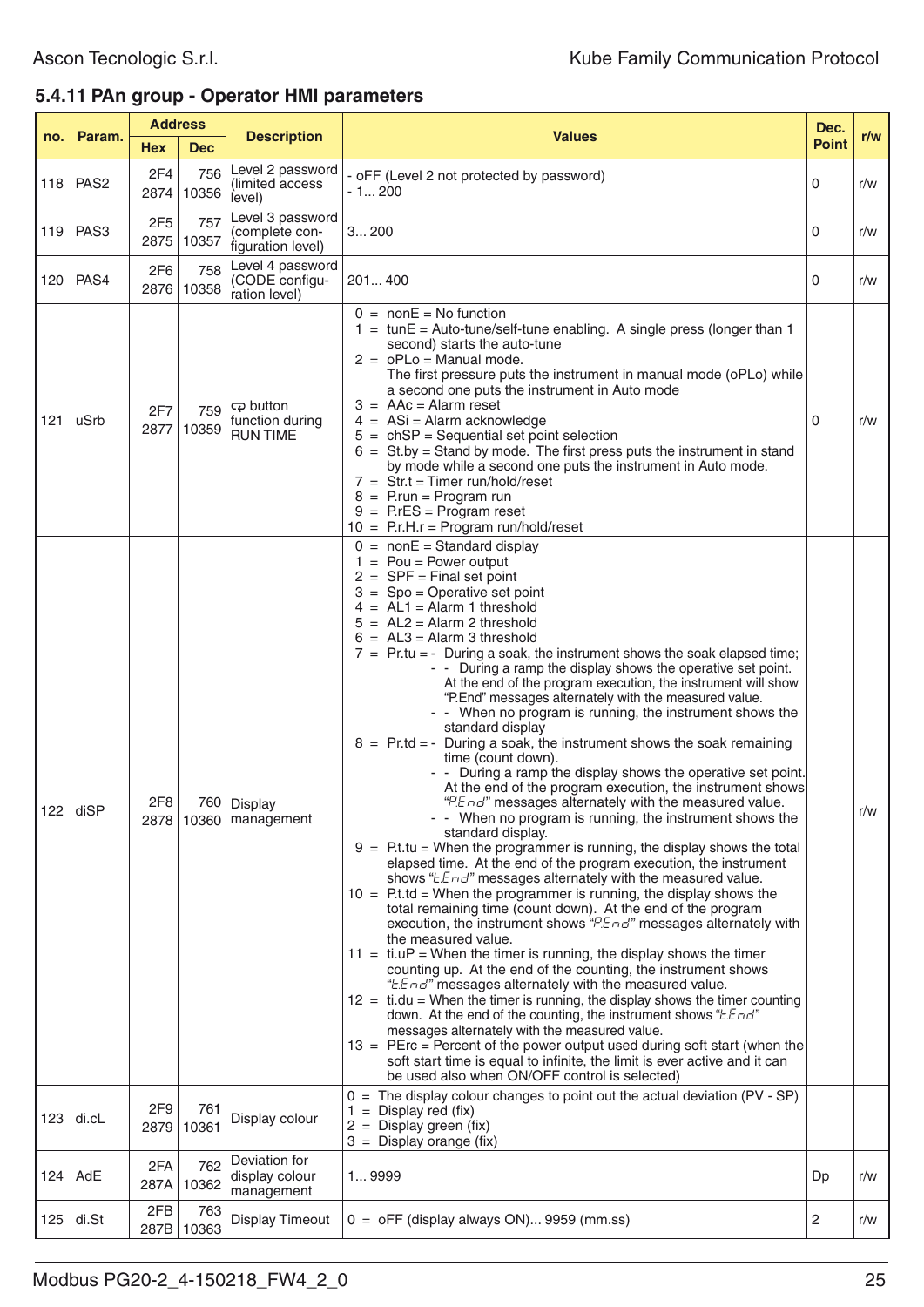| no. | Param. |             | <b>Address</b> |                                        |                                                                                                                                                                                                                                                                                                                                                                                                                                                                                                               |              |     |  |  |
|-----|--------|-------------|----------------|----------------------------------------|---------------------------------------------------------------------------------------------------------------------------------------------------------------------------------------------------------------------------------------------------------------------------------------------------------------------------------------------------------------------------------------------------------------------------------------------------------------------------------------------------------------|--------------|-----|--|--|
|     |        | <b>Hex</b>  | <b>Dec</b>     | <b>Description</b>                     | <b>Values</b>                                                                                                                                                                                                                                                                                                                                                                                                                                                                                                 | <b>Point</b> | r/w |  |  |
| 126 | ∣ fiLd | 2FC<br>287C | 764<br>10364   | Filter on the<br>displayed value       | $0 =$ oFF (filter disabled) 100                                                                                                                                                                                                                                                                                                                                                                                                                                                                               | Dp           | r/w |  |  |
| 127 | Bg.F   | 2FD<br>287D | 765<br>10365   | Bar graph<br>Function                  | $0 = \text{non}E = \text{Bargraph}$ not lit<br>$=$ Pou = PID Output power (single action: 0 100%,<br>double action: -100 +100%)<br>$2 = Po.h = Energy Used (kWh)$<br>$3 = Pr.tu = Elapsed time of the program in execution$<br>$4 = Pr$ .td = Time to end of the program in execution<br>$5 = Pr_tS = Time$ to end of the program segment in execution<br>$6 =$ ti.uP = Elapsed time of timer (T1 and T2)<br>$7 =$ ti.du = Time to end of timer (T1 and T2)<br>$8 = r$ . iSP = Time to preventive maintenance | $\Omega$     | r/w |  |  |
| 128 | dSPu   | 2FE<br>287E | 766            | Instrument status<br>10366 at power ON | $0 = AS.Pr = Stars$ in the same way it was prior to the power down<br>$1 =$ Auto = Starts in Auto mode<br>$2 = 0P.0$ = Starts in manual mode with a power output equal to zero<br>$3 = \text{St.bY} = \text{Starts}$ in stand-by mode                                                                                                                                                                                                                                                                         | 0            | r/w |  |  |
| 129 | oPr.E  | 2FF<br>287F | 767<br>10367   | Operative modes<br>enabling            | $0 = ALL = All$ modes will be selectable by the next parameter<br>$=$ Au.oP = Auto and manual (OPLO) mode only will be selectable by<br>the next parameter<br>$2 = Au.Sb = Auto and Stand-by modes only will be selected by the next$<br>parameter                                                                                                                                                                                                                                                            | $\Omega$     | r/w |  |  |
| 130 | l oPEr | 300<br>2880 | 768<br>10368   | Operative mode<br>selection            | $0 =$ Auto = Auto mode<br>$=$ oPLo = Manual mode<br>$2 = \text{St.bY} = \text{Stand by mode}$                                                                                                                                                                                                                                                                                                                                                                                                                 | 0            | r/w |  |  |

# **5.4.12 Ser group - Serial link parameters**

| no. |        | <b>Address</b> |              |                                                           | <b>Values</b>                                                                                                                                                                                                                                                | Dec.         |     |
|-----|--------|----------------|--------------|-----------------------------------------------------------|--------------------------------------------------------------------------------------------------------------------------------------------------------------------------------------------------------------------------------------------------------------|--------------|-----|
|     | Param. | <b>Hex</b>     | <b>Dec</b>   | <b>Description</b>                                        |                                                                                                                                                                                                                                                              | <b>Point</b> | r/w |
| 130 | Add    | 301<br>2881    | 769<br>10369 | Instrument address                                        | oFF 254                                                                                                                                                                                                                                                      | 0            | r/w |
| 131 | bAud   | 302<br>2882    | 770<br>10370 | baud rate                                                 | $0 = 1200 = 1200$ baud<br>$= 2400 = 2400$ baud<br>$2 = 9600 = 9600$ baud<br>$3 = 19.2 = 19200$ baud<br>$4 = 38.4 = 38400$ baud                                                                                                                               | 0            | r/w |
| 132 | trSP   | 303<br>2883    | 771<br>10371 | Selection of the value<br>to be retransmitted<br>(Master) | $0 = \text{non}E = \text{Retransmission not used}$ (the instrument is a slave)<br>$=$ rSP = The instrument becomes a Master and retransmits the<br>operative set point<br>$2 = PErc = The instrument become a Master and it retransmits$<br>the power output | 0            | r/w |

# **5.4.13 COn group - Consumption parameters**

|     | Param. |             | <b>Address</b> |                                       | <b>Values</b>                                                                                                                                                                                                                                                                                                                                                                                                                                                                                                                       | Dec.     | r/w |
|-----|--------|-------------|----------------|---------------------------------------|-------------------------------------------------------------------------------------------------------------------------------------------------------------------------------------------------------------------------------------------------------------------------------------------------------------------------------------------------------------------------------------------------------------------------------------------------------------------------------------------------------------------------------------|----------|-----|
| no. |        | <b>Hex</b>  | <b>Dec</b>     | <b>Description</b>                    |                                                                                                                                                                                                                                                                                                                                                                                                                                                                                                                                     |          |     |
| 133 | Co.tY  | 304<br>2884 | 772<br>10372   | Measurement type                      | $=$ oFF = Not used<br>0<br>Instantaneous power (kW)<br>$=$<br>Power consumption (kW/h)<br>$\equiv$<br>$3$ = Energy used during program execution. This measure<br>starts from zero when a program runs end stops at the<br>end of the program. A new program execution will reset<br>the value<br>$4 =$ Total worked days with threshold. It is the number of<br>hours that the instrument is turned ON divided for 24<br>Total worked hours with threshold. It is the number of<br>$5 =$<br>hours that the instrument is turned ON | l 0      | r/w |
| 134 | UoLt   | 305<br>2885 | 773<br>10373   | Nominal Voltage of the load           | 19999(V)                                                                                                                                                                                                                                                                                                                                                                                                                                                                                                                            | $\Omega$ | r/w |
| 135 | cur    | 306<br>2886 | 774<br>10374   | Nominal current of the load           | 1999(A)                                                                                                                                                                                                                                                                                                                                                                                                                                                                                                                             | $\Omega$ | r/w |
| 136 | h.Job  | 307<br>2887 | 775<br>10375   | Threshold of the working<br>period    | $0 = 0$ FF 999                                                                                                                                                                                                                                                                                                                                                                                                                                                                                                                      | $\Omega$ | r/w |
| 137 | t.Job  | 308<br>2888 | 776<br>10376   | Worked time (not resettable)   0 9999 |                                                                                                                                                                                                                                                                                                                                                                                                                                                                                                                                     | 0        |     |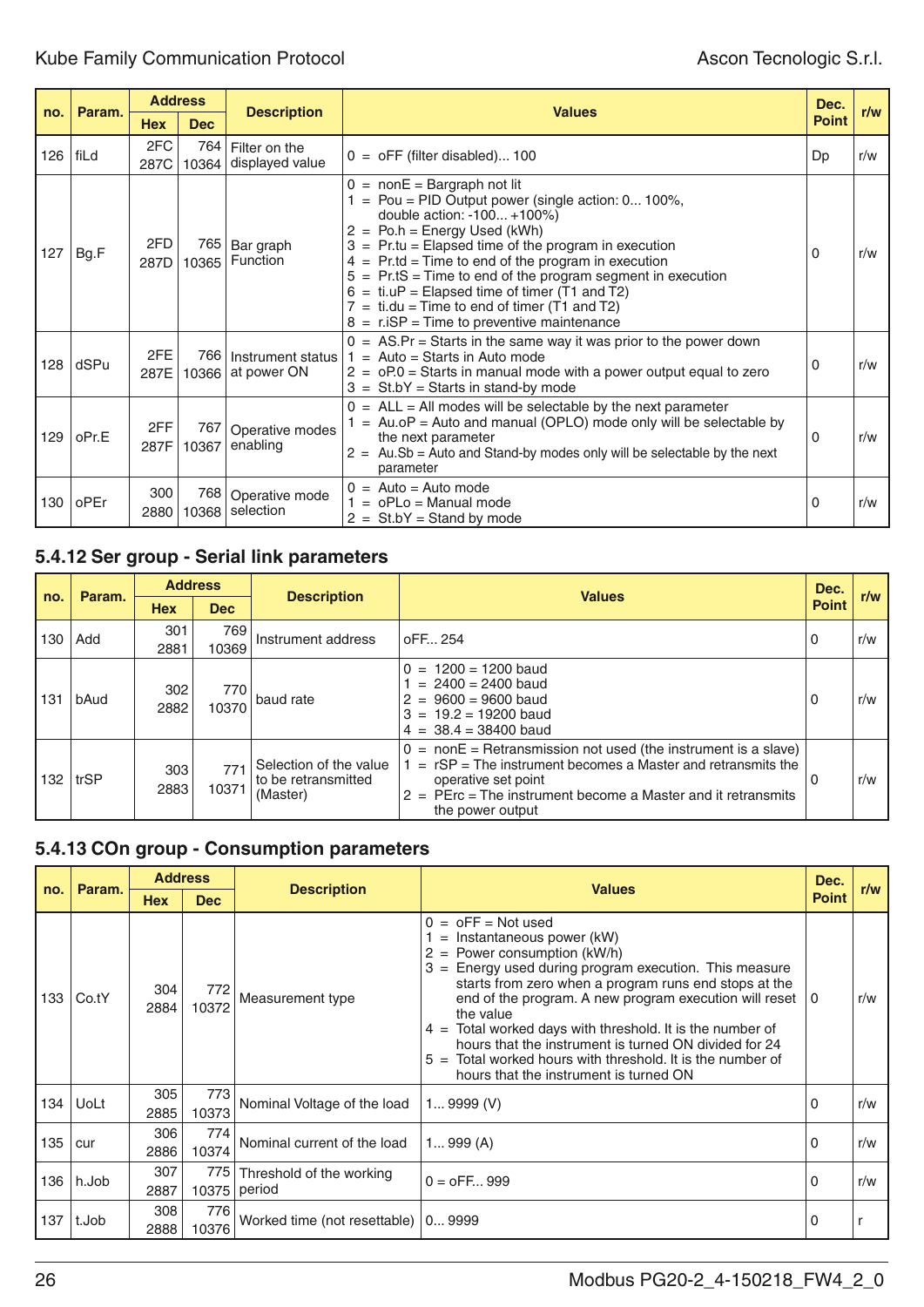#### **5.4.14 CAl group - User calibration parameters**

|     | Param.     |                         | <b>Address</b> |                         | <b>Values</b>                    | Dec.         | r/w |
|-----|------------|-------------------------|----------------|-------------------------|----------------------------------|--------------|-----|
| no. |            | <b>Hex</b>              | <b>Dec</b>     | <b>Description</b>      |                                  | <b>Point</b> |     |
| 138 | AL.P       | 309<br>2889             | 777<br>10377   | <b>Adjust Low Point</b> | From -1999 to (AH.P - 10) (E.U.) | dP           | r/w |
| 139 | AL.o       | 30A<br>288A             | 778<br>10378   | Adjust Low Offset       | $-300+300$ (E.U.)                | dP           | r/w |
|     | $140$ AH.P | 30B<br>288B             | 779<br>10379   | Adjust High Point       | From (AL.P + 10) 9999 (E.U.)     | dP           | r/w |
| 141 | AH.o       | 30 <sup>C</sup><br>288C | 780<br>10380   | Adjust High Offset      | $-300+300$ (E.U.)                | dF           | r/w |